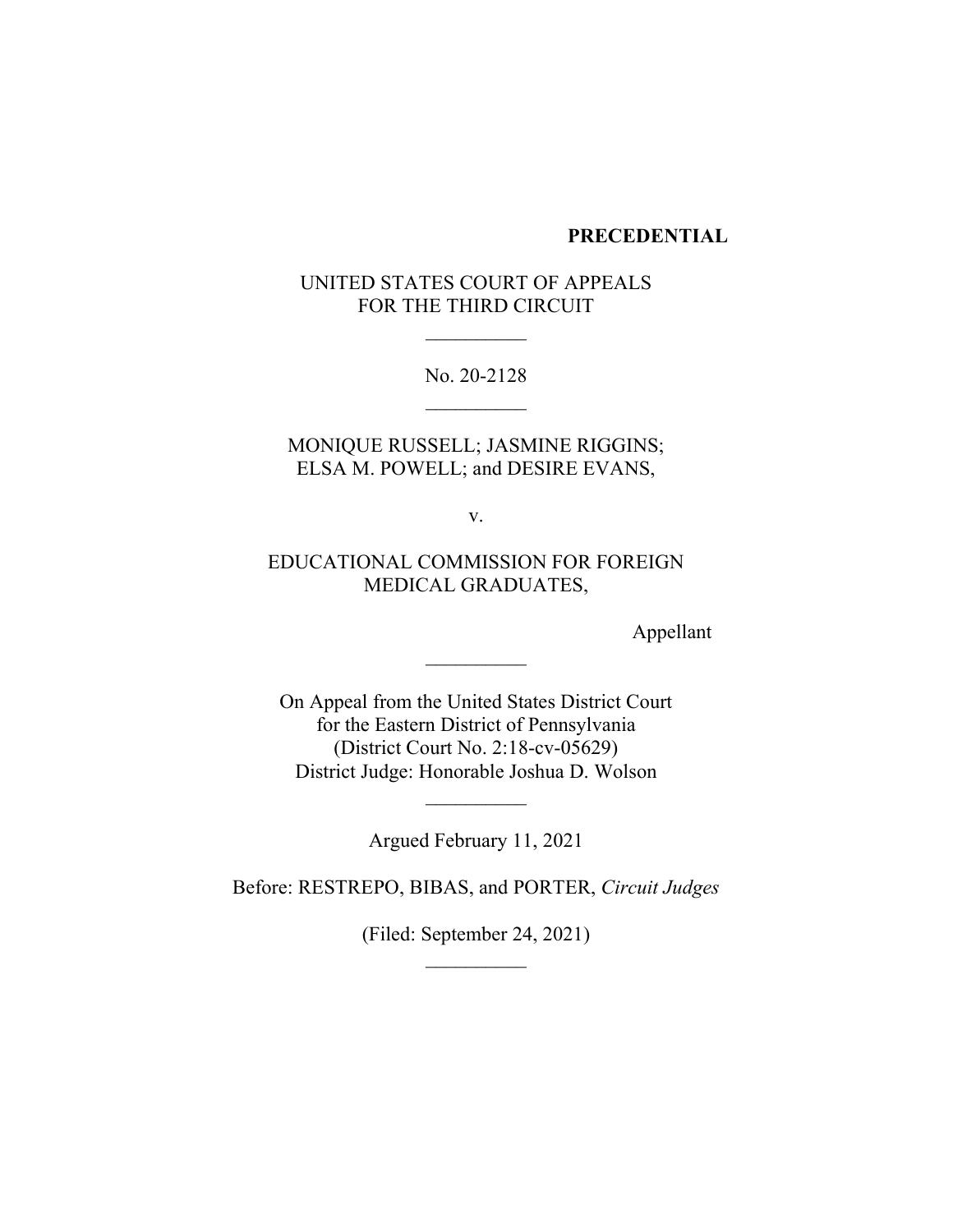William R. Peterson [ARGUED] Morgan, Lewis & Bockius 1000 Louisiana Street, Suite 4000 Houston, TX 77002

Matthew D. Klayman Brian W. Shaffer Morgan Lewis & Bockius 1701 Market Street Philadelphia, PA 19103 *Counsel for Appellant*

Nicholas M. Centrella Robin S. Weiss Conrad O'Brien 1500 Market Street West Tower, Suite 3900 Philadelphia, PA 19102

Brent P. Ceryes Schochor Federico & Staton 1211 Saint Paul Street Baltimore, MD 21202

Brenda Harkavy Patrick A. Thronson [ARGUED] Janet Janet & Suggs 4 Reservoir Circle, Suite 200 Baltimore, MD 21208 Scott L. Nelson Public Citizen Litigation Group 1600 20th Street, N.W. Washington, DC 20009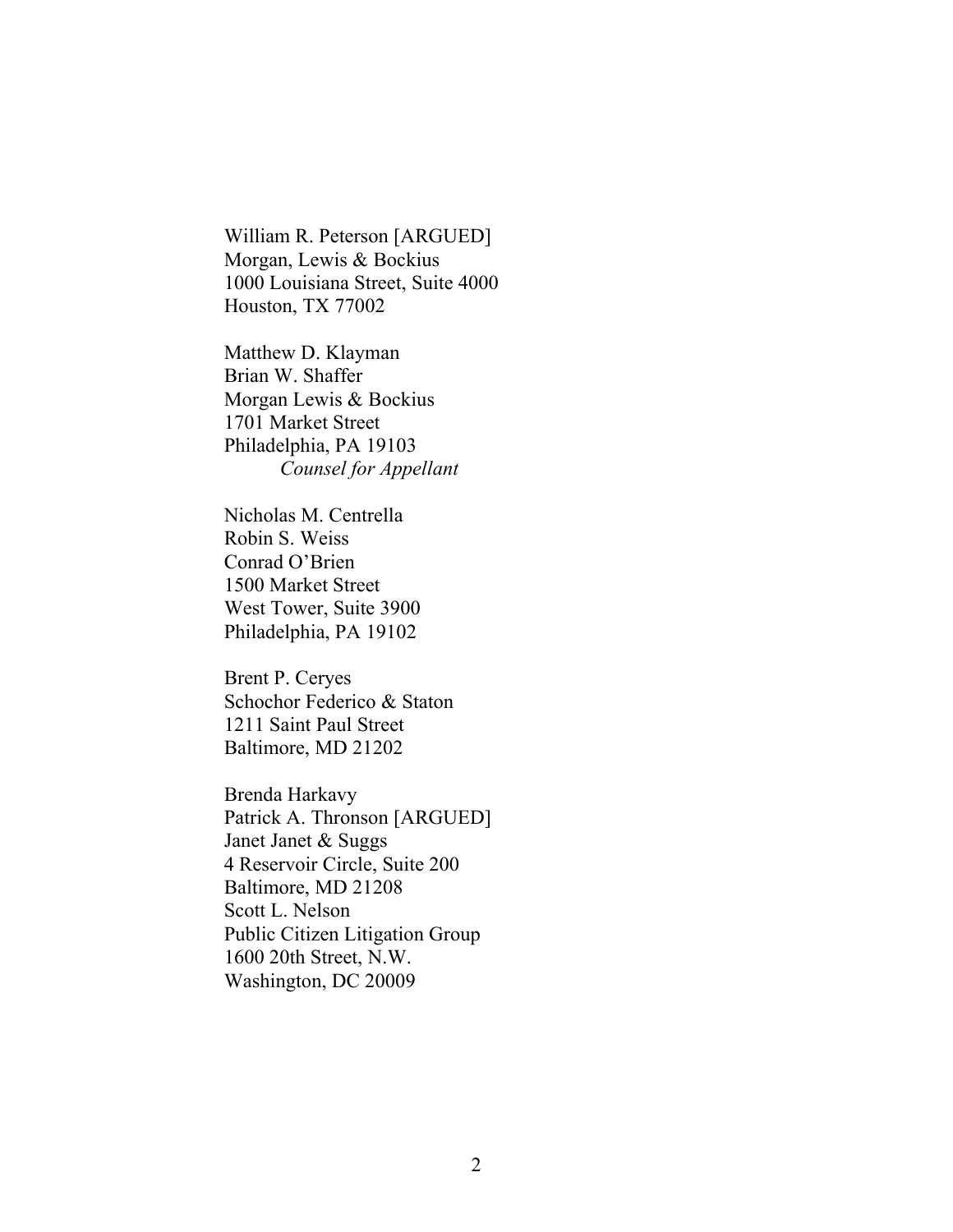Paul M. Vettori Law Offices of Peter G. Angelos 100 North Charles Street One Charles Center, 22nd Floor Baltimore, MD 21201

Cory L. Zajdel Z Law 2345 York Road, Suite B-13 Timonium, MD 21093 *Counsel for Appellee* 

Diana Huang American Medical Association 25 Massachusetts Avenue, N.W., Suite 600 Washington, DC 20001

Leonard A. Nelson American Medical Association 330 North Wabash Avenue, Suite 39300 Chicago, IL 60611 *Counsel for Amicus American Medical Association, Association of American Medical Colleges, and Pennsylvania Medical Society in support of Appellant*

Gilbert Dickey McGuireWoods 201 North Tryon Street, Suite 3000 Charlotte, NC 28202

Matthew A. Fitzgerald McGuireWoods 800 East Canal Street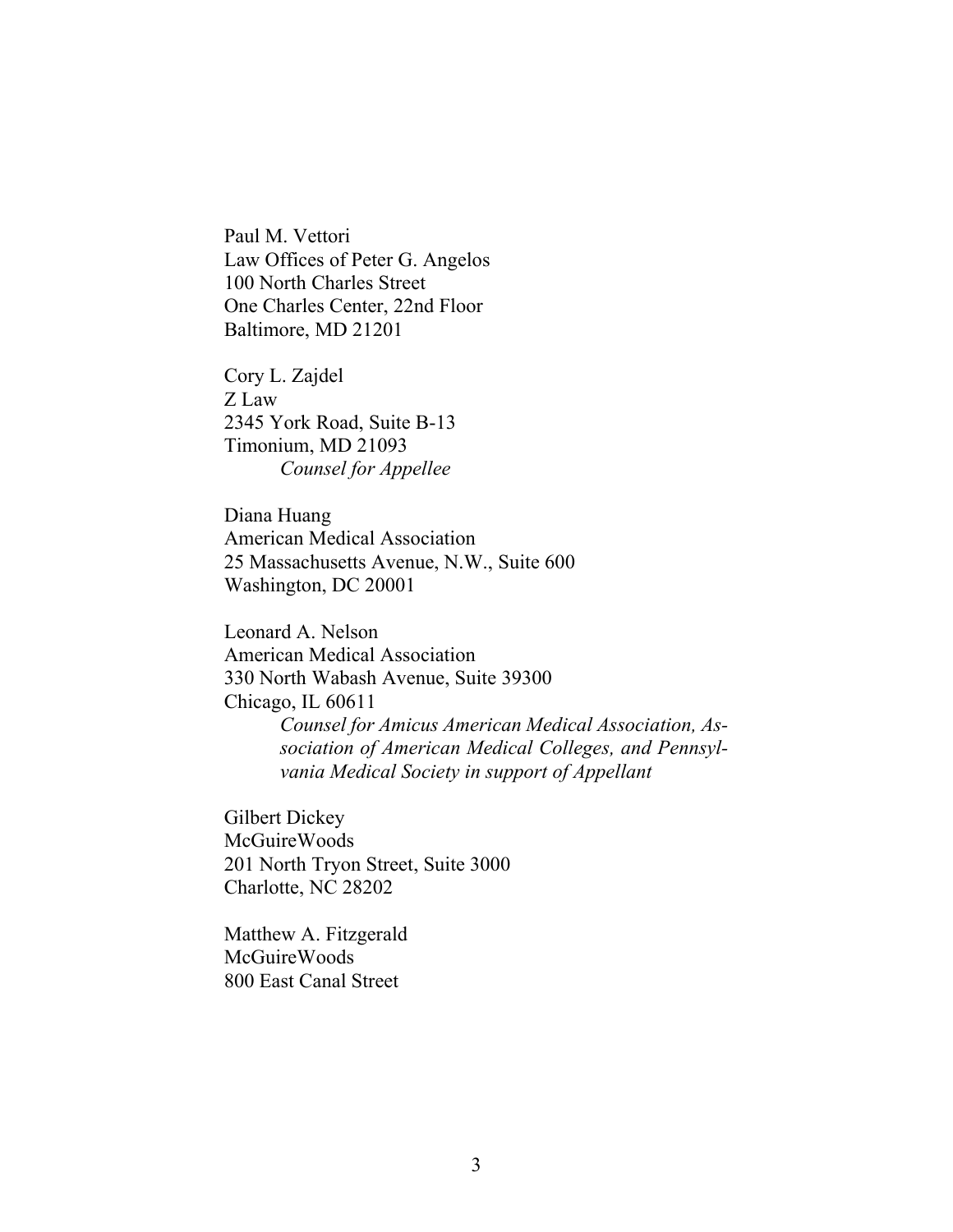Gateway Plaza Richmond, VA 23219 *Counsel for Amicus Chamber of Commerce in support of Appellant*

### OPINION OF THE COURT

### RESTREPO, *Circuit Judge*.

This case presents the question whether the District Court abused its discretion when it certified an "issue class" pursuant to Rule  $23(c)(4)$  of the Federal Rules of Civil Procedure. We hold that it did. According to Rule 23(c)(4), "[w]hen appropriate, an action may be brought or maintained as a class action with respect to particular issues." For "an action" to be "brought or maintained as a class action," the party seeking class status must satisfy Rule 23 and all its requirements. *Comcast Corp. v. Behrend*, 569 U.S. 27, 33 (2013). Further, in *Gates v. Rohm & Haas Co.*, 655 F.3d 255 (3d Cir. 2011), we enumerated a "non-exclusive list of factors" relevant to assessing whether the certification of an issue class under Rule 23(c)(4) is "appropriate." *Id.* at 272 (quoting *Chiang v. Veneman*, 385 F.3d 256, 267 (3d Cir. 2004)). So when a party seeks to certify "particular issues" for class treatment, the district court must ask three questions. *First*, does the proposed issue class satisfy Rule 23(a)'s requirements? *Second*, does the proposed issue class fit within one of Rule 23(b)'s categories? *Third*, if it does, is it "appropriate" to certify this as an issue class? Fed. R. Civ. P. 23(c)(4). Here, lacking clear guidance, the District Court failed to determine whether the issues identified for class treatment fit within one of Rule 23(b)'s categories and then failed to explicitly consider a few of the *Gates*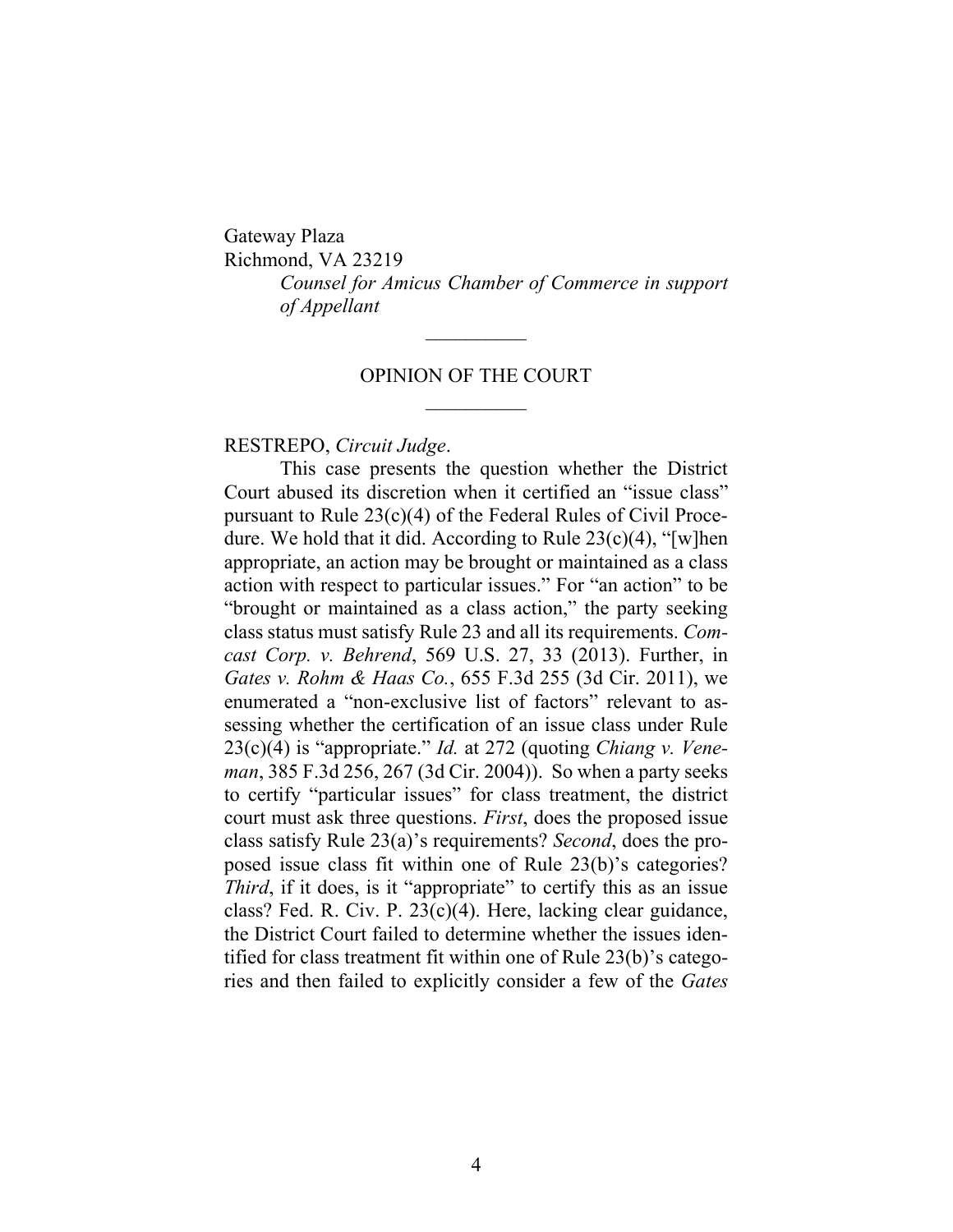factors. Accordingly, for the reasons that follow, we will vacate the District Court's issue-class certification and remand for further proceedings.

### **I. FACTUAL BACKGROUND**

## **A. The Educational Commission for Foreign Medical Graduates**

Graduates of foreign medical schools who wish to be accepted to a United States medical-residency program must have graduated from a recognized foreign institution, demonstrated English-language proficiency, and passed the first two steps of the United States Medical Licensing Examination. Defendant-Appellant Educational Commission for Foreign Medical Graduates ("the Commission") is a Philadelphiabased nonprofit that certifies that such graduates have satisfied those requirements. The Commission carries out this function in two ways. First, it administers the English-language and medical examinations the foreign medical school graduates must pass. Second, the Commission verifies, using primary sources, that the applicant received a medical degree from a qualifying institution.

As the central certification agency for graduates of foreign medical schools, the Commission also investigates what it calls "irregular behavior." According to internal policies, the Commission may investigate "all actions or attempted actions on the part of applicants . . . that would or could subvert the examination, certification or other processes, programs, or services of [the Commission]." J.A. 254. The Commission's investigation of such behavior proceeds as follows. When the Commission receives an allegation that an applicant committed irregular behavior, it reviews the allegation and determines whether sufficient evidence supports the charge. If sufficient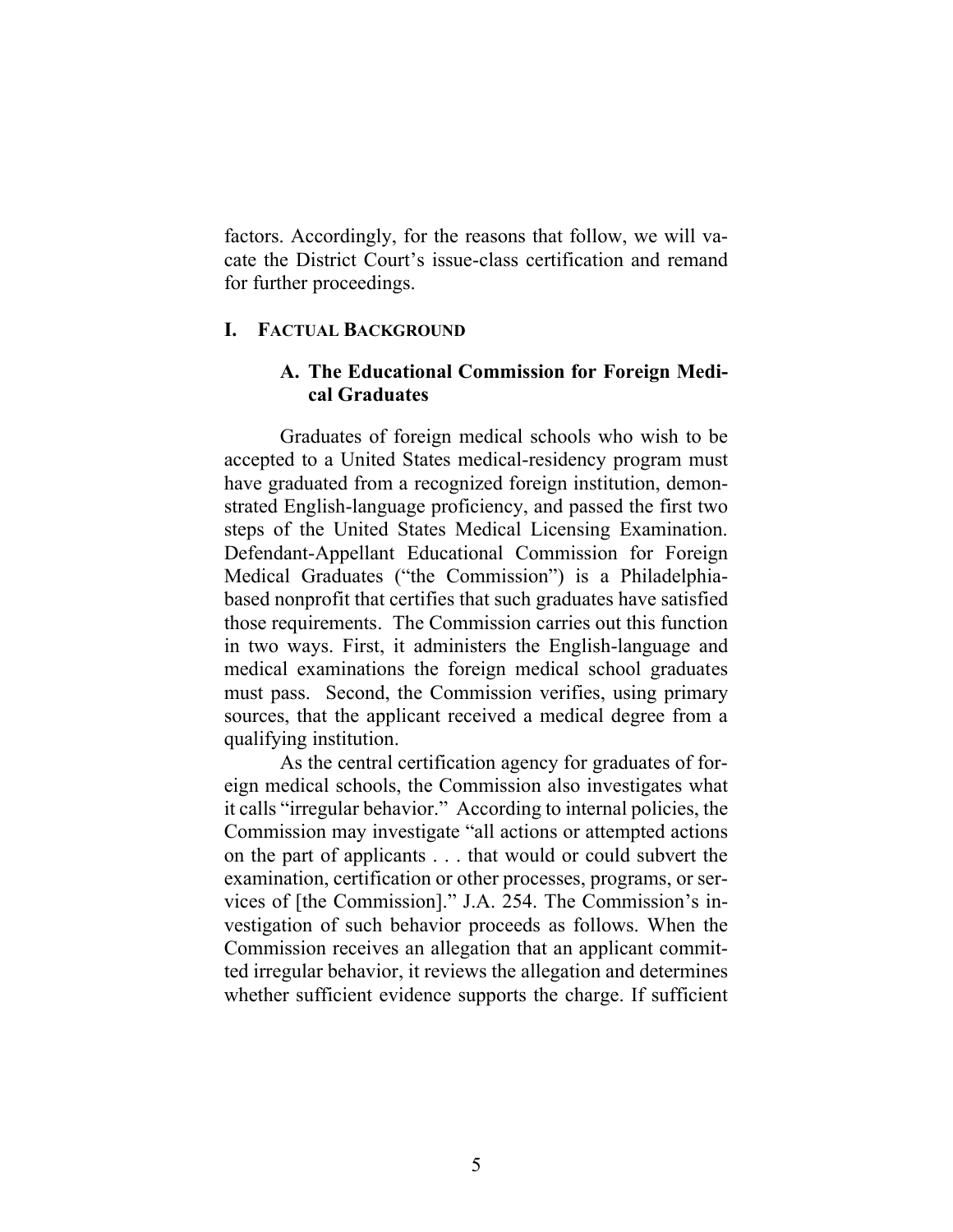evidence supports the charge, the Commission notifies the applicant of the allegation and invites him to submit a written explanation or present any other relevant information. The applicant may also request a hearing and hire legal counsel. After the applicant is heard, the Commission then determines whether, by a preponderance of the evidence, the applicant engaged in the irregular behavior that was charged. The Commission may take various disciplinary actions, up to and including permanent revocation of a certification. The charged individual has a right of appeal, but petitions to reconsider decisions are granted "only in extraordinary cases." *Id.* And whatever the case, if the Commission "determines that an individual engaged in irregular behavior, a permanent annotation to that effect will be included in the individual's [Commission] record." *Id.*

#### **B. A Foreign Doctor Named Charles Igberase**

In early 1992, a man named Oluwafemi Charles Igberase applied to the Commission for certification. He eventually passed the medical-licensing and English-language examinations and was issued the Commission's certification. But no residency program accepted him. So, in March 1994, Igberase submitted a second application for certification to the Commission. In that application, however, Igberase rearranged his name ("Igberase Oluwafemi Charles" instead of "Oluwafemi Charles Igberase"); used a different date of birth (April 17, 1961 instead of April 17, 1962); and responded "No" to the question of whether he had ever previously submitted an application to the Commission. Igberase passed each required examination and was certified by the Commission for a second time. But in June 1995, the Commission learned that Igberase had obtained two of its certifications under different names and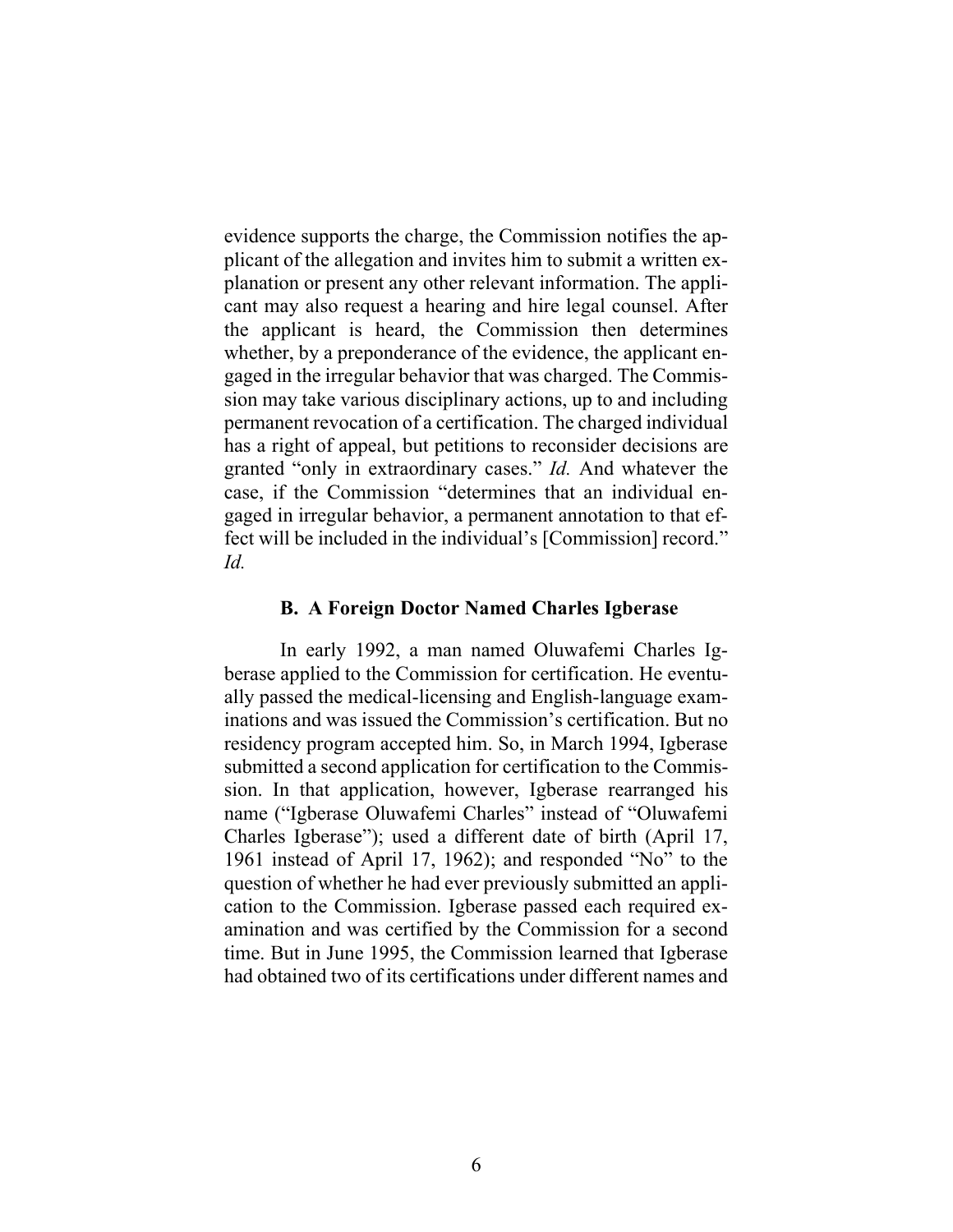dates of birth, and had lied on his second application about not seeking certification previously. So it invalidated Igberase's second certification and revoked the first, and informed the United States Medical Licensing Examination Committee of his deception. J.A. 237.

In 1996, Igberase applied to the Commission for certification for yet a third time. In this application, Igberase ditched his first two names and invented another one: "John Nosa Akoda." J.A. 263. As he had twice before, Igberase (as Akoda) eventually passed the medical-licensing and English-language examinations and received the Commission's certification. After receiving the certification as "Akoda," Igberase applied for and was admitted to a residency program in New Jersey. But in August 2000, the residency program learned that the social security number Akoda used in his application belonged to Igberase. The residency program informed the Commission of the inconsistency, provisionally suspended the doctor it knew as Akoda, and, after an internal investigation, in November 2000, dismissed him.

Once it learned of Akoda's possible misuse of Igberase's social security number, the Commission launched its own investigation. Based on the information it had received from the residency program, the Commission sent Akoda a "charge letter." In it, the Commission told Akoda that it had "received information alleging that you may have engaged in irregular behavior," specifically that he had twice before applied for certification using the name "Igberase." J.A. 284. The Commission told Akoda that the allegations "require[] an explanation," and granted him fifteen days to submit a written response. J.A. 285.

A week later, as Akoda, Igberase responded. He denied the allegations, telling the Commission that "[t]he identification numbers listed in your letter apparently belong to my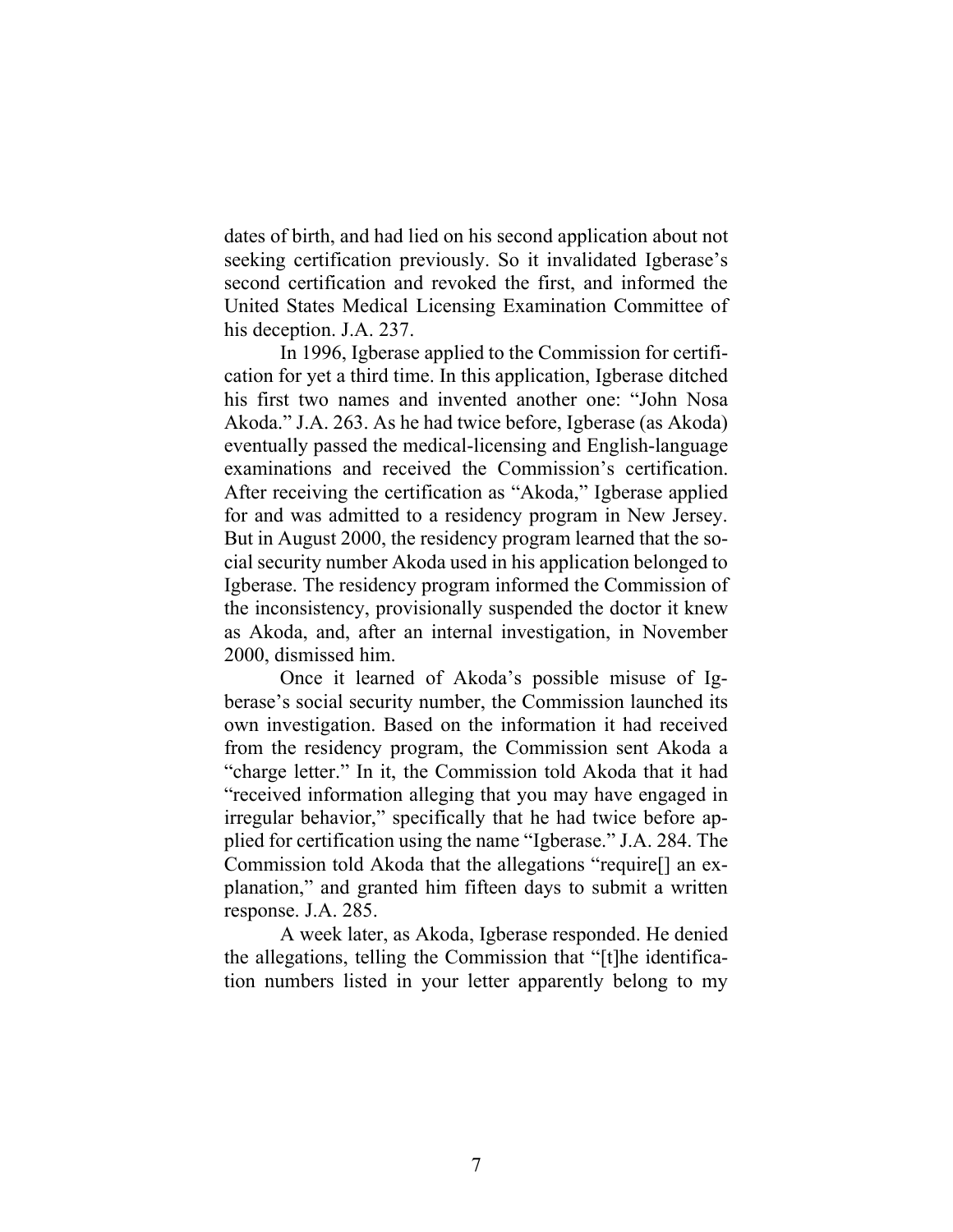cousin Dr. Igberase Oluwafemi Charles, who left the country to practice, I believe, in South Africa." J.A. 287. Akoda admitted using Igberase's social security number but insisted that they were "two different persons who attended two different Colleges of Medicine." *Id.* He reiterated that he had "only taken the examination once in my name, John NOSA Akoda," and offered to provide the Commission with his passport if it requested it. J.A. 287.

The Commission official overseeing Akoda's case apparently did not buy the explanation. In a December 2000 memorandum intentionally not made part of Akoda's official file, the official wrote that he and others believed Igberase and Akoda were one in the same. J.A. 293. But the official concluded that he did not have enough evidence to recommend Akoda's case to the Commission's credentialling committee. So Akoda's credential remained active.

In October 2006, Igberase, again as "Akoda," applied to a residency program at Howard University Medical Center. As part of his application, he submitted to the Commission three letters of recommendation. But the Commission was suspicious of Akoda, so one of its officials attempted to verify the authenticity of these three letters of reference. The official sent each reference the recommendation letter submitted by Akoda and asked each whether the letter was authentic. The record does not reflect whether the official received a response from any of the references.

Despite the official's reservations, Igberase (as Akoda) was admitted to Howard's residency program. He successfully completed the program in 2011. After completing the program, he applied for and received a Maryland medical license using fake identification documents. That same year, he became a member of the medical staff at Prince George's Hospital Center and began seeing patients there.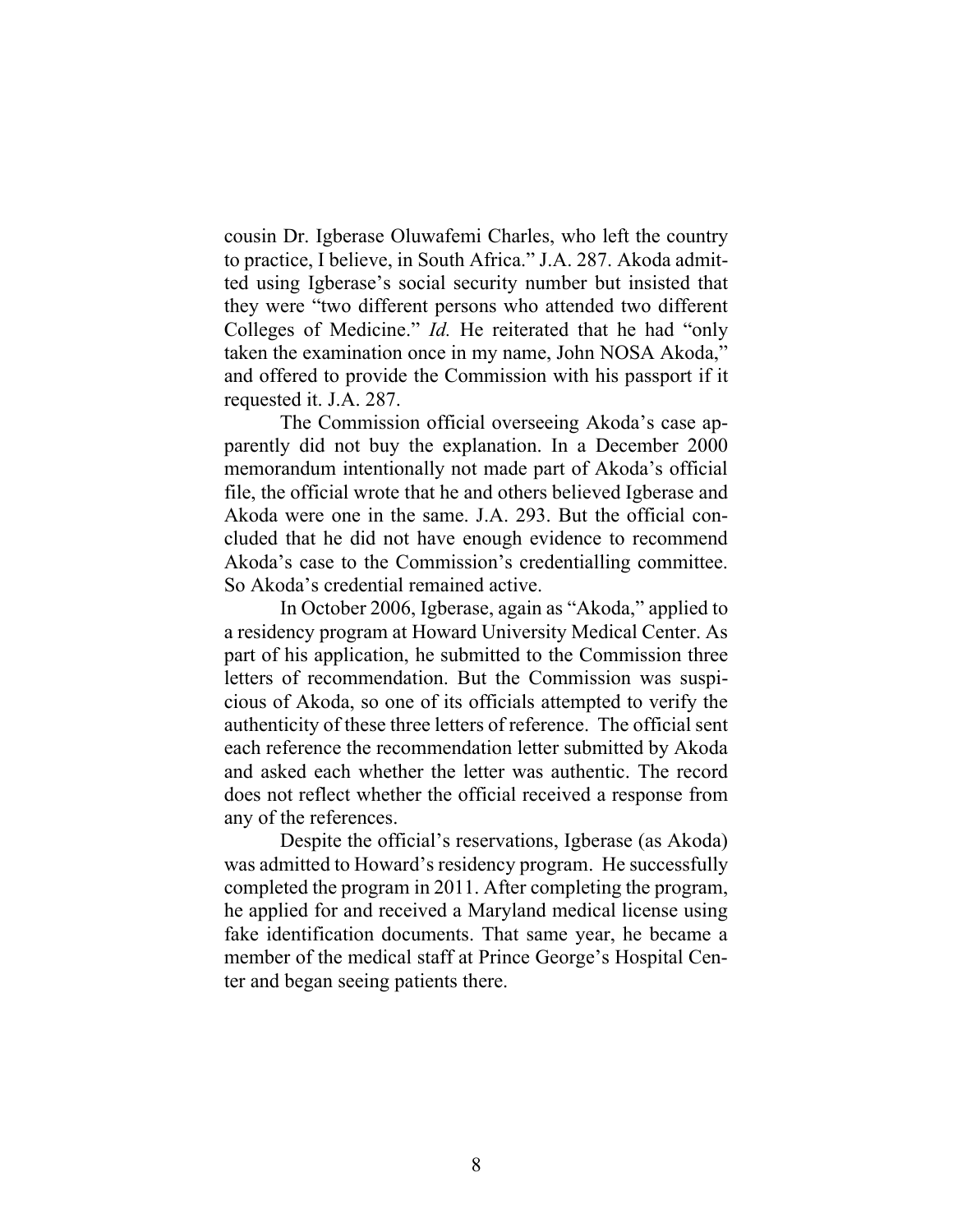In June 2016, law enforcement officials executed search warrants at Igberase's residence, medical office, and vehicle. They found fraudulent or altered immigration documents, medical diplomas, medical transcripts, letters of recommendation, and birth certificates. On November 15, 2016, Igberase signed a plea agreement. In it, he pleaded guilty to misuse of a social security account number to fraudulently obtain a Maryland medical license and admitted that "Akoda" was a pseudonym. *Id.* 

The Commission subsequently invalidated Akoda's foreign-doctor certification, and the Maryland Board of Physicians revoked his medical license.

### **C. Patients of Igberase sue the Commission**

The named Plaintiffs are Monique Russell, Jasmine Riggins, Elsa Powell, and Desire Evans. Each received medical treatment from the doctor known as "Akoda," who was certified by the Commission in 1997. Igberase performed unplanned emergency cesarean-section surgery on Russell and Riggins and delivered Evans's and Powell's children. These Plaintiffs also seek to represent a class of similarly situated individuals who likewise received medical treatment from "Akoda." But the Plaintiffs (appellees here) did not sue Igberase. Instead, they sued the Commission, and asserted claims of negligent infliction of emotional distress arising out of the Commission's certification of Igberase as "Akoda."

Eventually, the district court certified a class of "All patients examined or treated in any manner by Oluwafemi Charles Igberase (a/ka [sic] Charles J. Akoda) beginning with his enrollment in a postgraduate medical education program at Howard University in 2007." J.A. 63-64. But the district court did not certify the class under any subsection of Rule 23(b).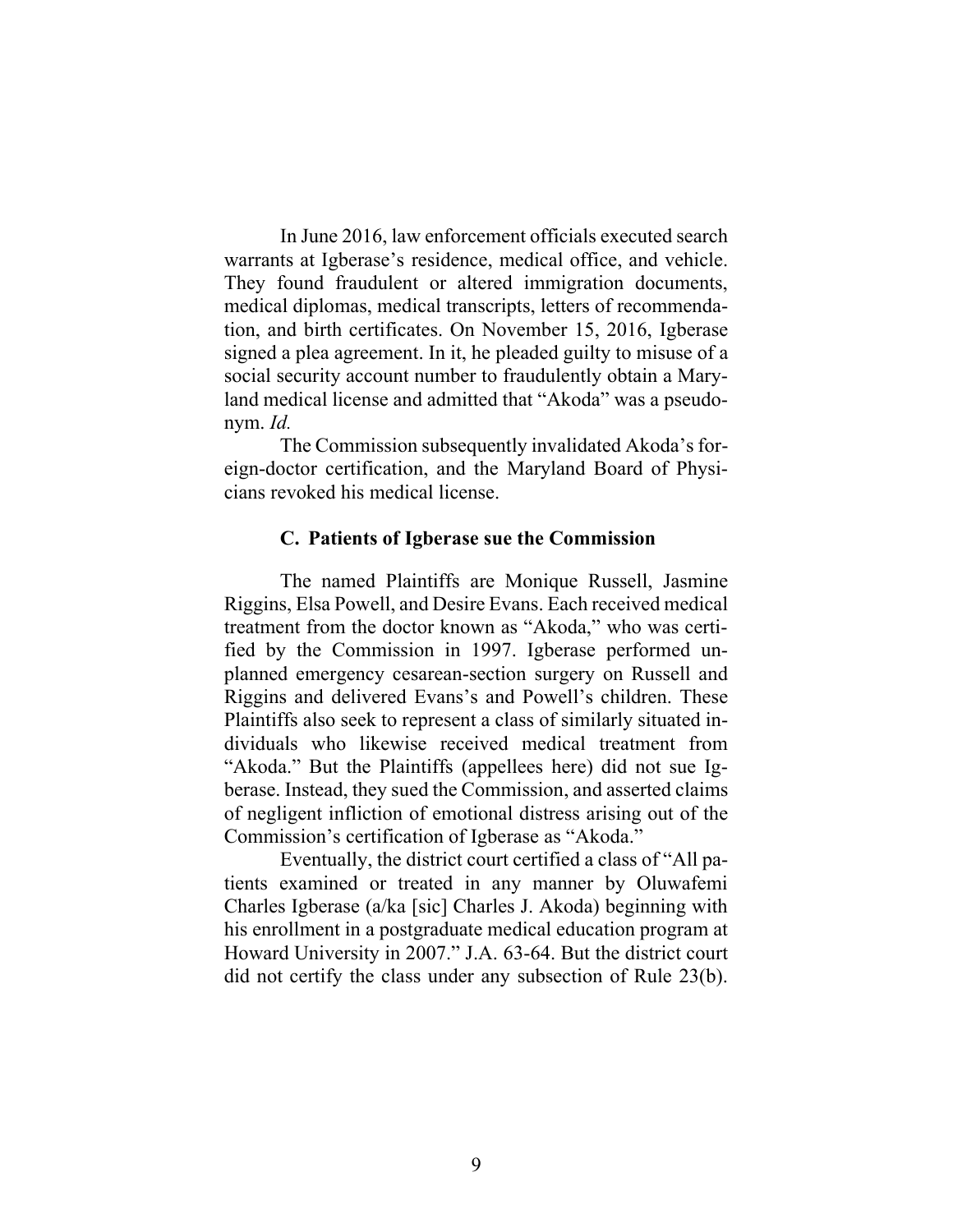Instead, the court certified the class as an "issue class" pursuant to Rule  $23(c)(4)$ . The court certified the class with respect to these issues:

> (1) whether the Commission undertook or otherwise owed a duty to class members.

> (2) whether the Commission breached any duty that it owed to class members.

> (3) whether the Commission undertook or otherwise owed a duty to hospitals and state medical boards, such that it may be held liable to class members pursuant to the Restatement (Second) of Torts § 324A.

> (4) whether the defendant breached any duty that it owed to hospitals and state medical boards.

In short, the particular issues the district court certified for class treatment concern only the duty and breach elements of Plaintiffs' claim. The district court therefore left for individualized proceedings whether each Plaintiff was injured; whether the Commission's breach of the relevant duty (if it had a duty that was breached) actually and proximately caused those injuries; whether those injuries are due a particular amount of damages; and whether the Commission could raise any affirmative defense, including, presumably, whether each Plaintiff's consent to medical treatment by Igberase breaks the causal chain. In the wake of the Rule  $23(c)(4)$  certification, the Commission successfully petitioned for leave to appeal under Rule 23(f). We must decide whether that certification was proper.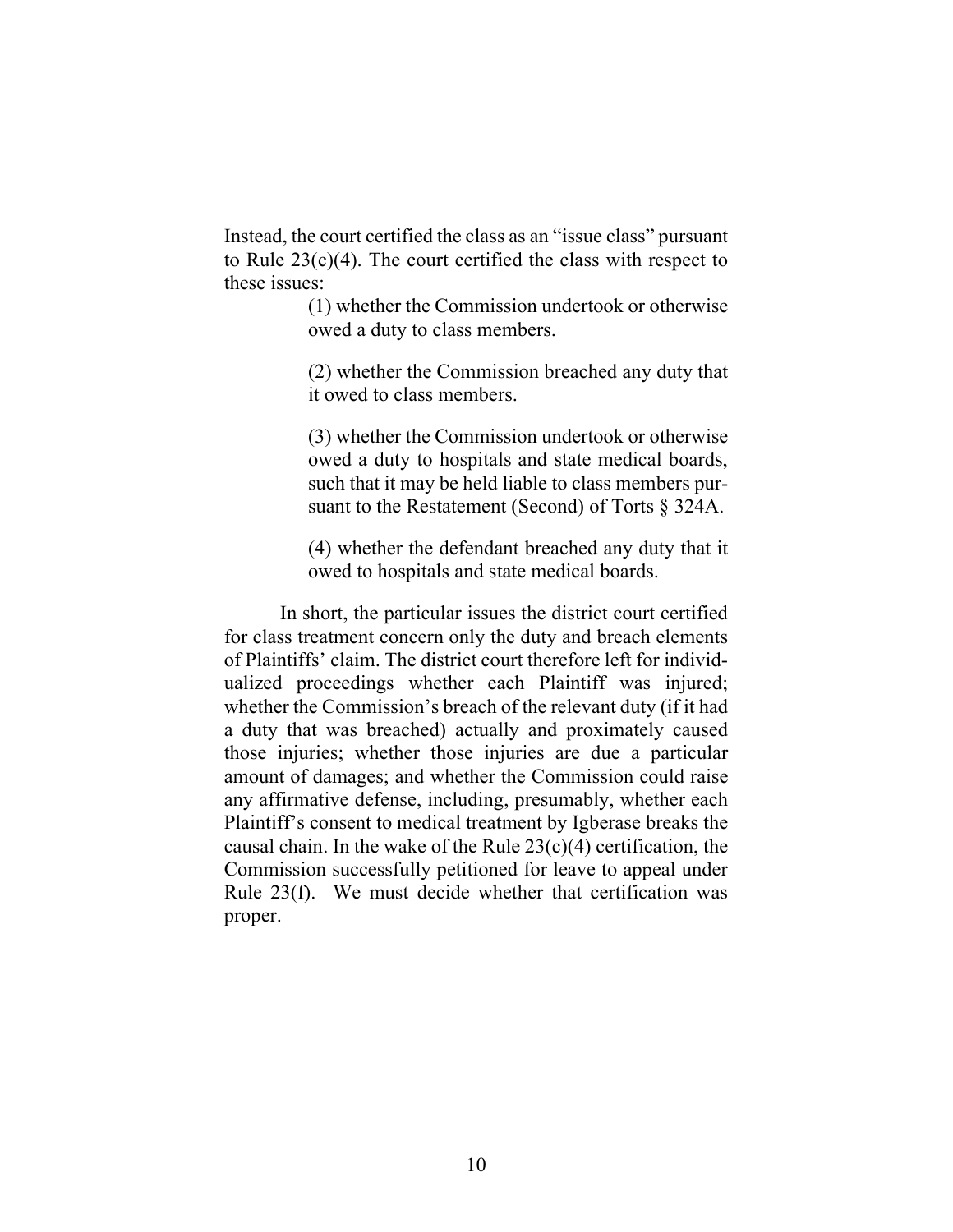### **II. THE LEGAL FRAMEWORK OF ISSUE-CLASS CERTIFICA-TION**

## **A. Rule 23 outlines one procedure for pursuing aggregate litigation**

The class action is "an exception to the usual rule that litigation is conducted by and on behalf of the individual named parties only." *In re Hydrogen Peroxide Antitrust Litig.*, 552 F.3d 305, 309 n.6 (3d Cir. 2009) (quoting *Gen. Tel. Co. of Sw. v. Falcon*, 457 U.S. 147, 155 (1982)). One reason the class action is an exceptional form of litigation is because final judgments in such actions may implicate the procedural and substantive rights of absent persons.

The Supreme Court recently reiterated the principle that absent persons may not be bound by federal-court judgments unless one of a limited number of historically recognized exceptions is satisfied. *See Taylor v. Sturgell*, 553 U.S. 880, 893 (2008). A "properly conducted" class action is one such exception. *Id.* at 894-95. A properly conducted class action requires that (1) "[t]he interests of the nonparty and her representative are aligned"; (2) "either the party understood herself to be acting in a representative capacity or the original court took care to protect the interests of the nonparty"; and (3) there was "notice of the original suit to the persons alleged to have been represented." *Id.* at 900.

In the class context, "these limitations are implemented by the procedural safeguards in Federal Rule of Civil Procedure 23." *Id.* at 900-01. The procedural safeguards of Rule 23, in turn, are constitutionally mandated and "grounded in due process." *Id.* at 901. Rule 23 thus provides a constitutional safe harbor for litigants to pursue class treatment on behalf of absent persons. But the party seeking to certify a class "bears the burden of affirmatively demonstrating by a preponderance of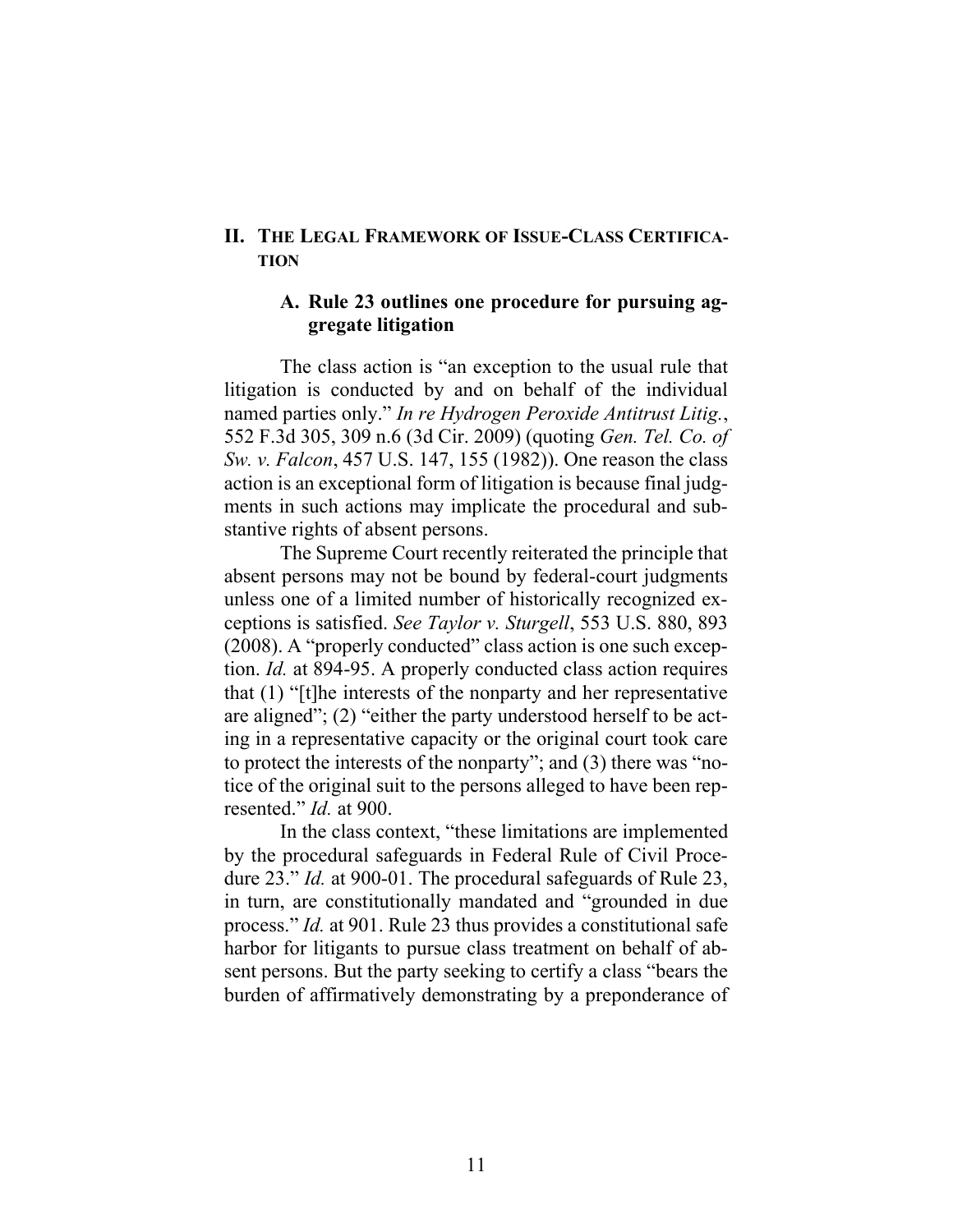the evidence her compliance with the requirements of Rule 23." *Byrd v. Aaron's Inc.*, 784 F.3d 154, 163 (3d Cir. 2015); *see also Reyes v. Netdeposit, LLC*, 802 F.3d 469, 485 (3d Cir. 2015) (discussing and clarifying preponderance of evidence standard in class certification determinations).

The requirements of Rule 23 are these. The party seeking class certification must demonstrate, first, that the requirements of Rule 23(a) are met. *Wal-Mart Stores, Inc. v. Dukes*, 564 U.S. 338, 345 (2011). To satisfy Rule 23(a), a plaintiff must "prove that there are in fact sufficiently numerous parties, common questions of law or fact, typicality of claims or defenses, and adequacy of representation." *Comcast Corp. v. Behrend*, 569 U.S. 27, 33 (2013) (internal quotation marks omitted).

Once beyond Rule 23(a)'s four prerequisites, plaintiffs then must seek to certify a class of one of three "types," each with additional requirements. *See* Fed. R. Civ. P. 23(b). For instance, Rule 23(b)(3), a provision at issue here, states that a class may be maintained where "questions of law or fact common to class members predominate over any questions affecting only individual members," and a class action would be "superior to other available methods for fairly and efficiently adjudicating the controversy."<sup>1</sup>

<sup>&</sup>lt;sup>1</sup> There are two additional "types" of class actions maintainable under Rule 23(b). Rule 23(b)(1) allows a class to be maintained where "prosecuting separate actions by or against individual class members would create a risk of" either "(A) inconsistent or varying adjudications," or "(B) adjudications . . . that, as a practical matter, would be dispositive of the interests of the other members not parties to the individual adjudications or would substantially impair or impede their ability to protect their interests." Rule 23(b)(2), by contrast, applies when "the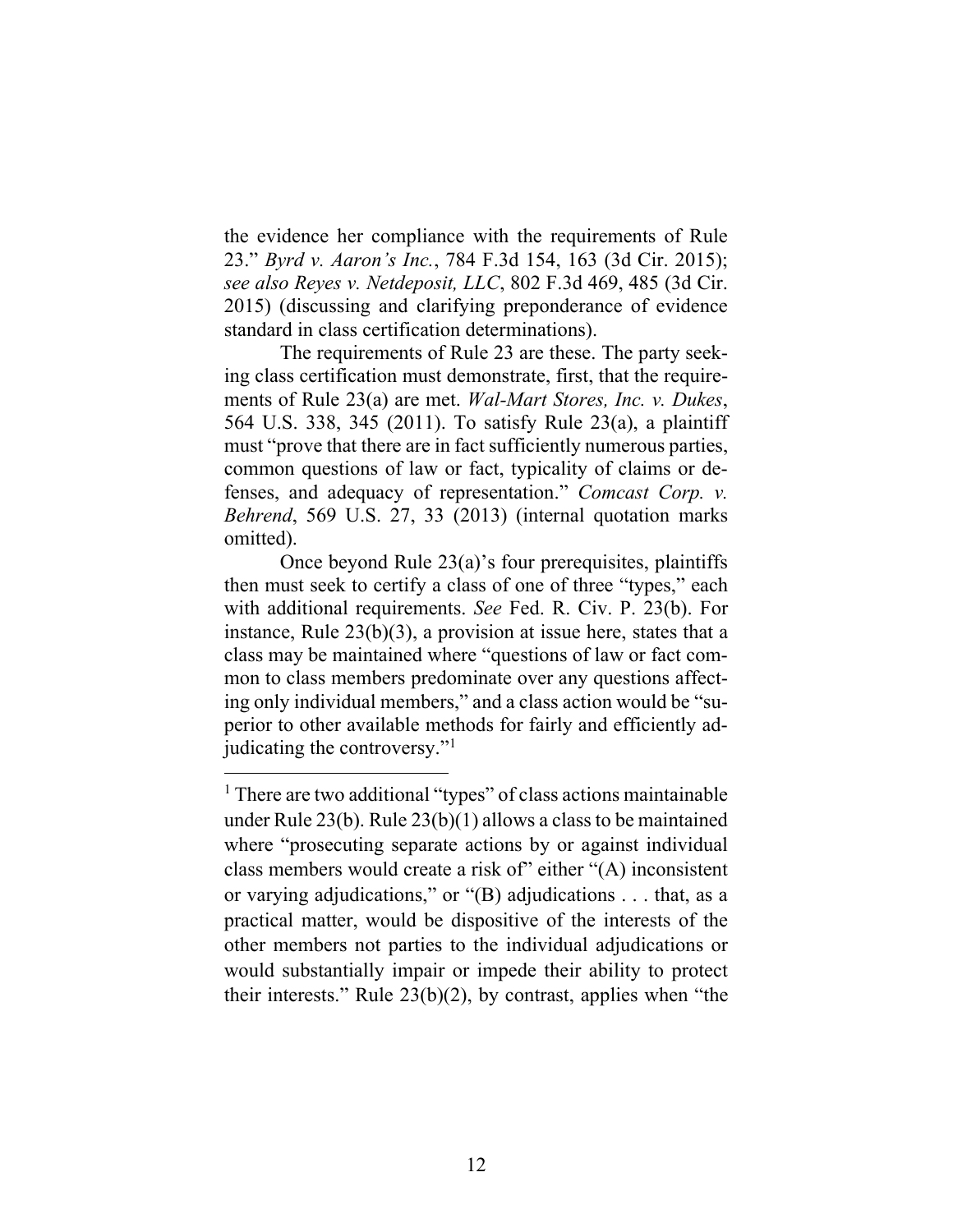Rule 23(c) provides two additional pathways to a form of class certification. Rule 23(c)(5) permits a district court, "[w]hen appropriate," to "divide[]" a class "into subclasses that are each treated as a class under [Rule 23]." So if a district court detects dissimilarities of interests between the putative class representative and absent class members, it may divide the full class into subclasses to isolate atypical issues or claims, or resolve conflicts of interest that otherwise would preclude full class certification. *See, e.g.*, *In re Nat'l Football League Players Concussion Injury Litig.*, 821 F.3d 410, 432 (3d Cir. 2016); *see also Ortiz v. Fibreboard Corp.*, 527 U.S. 815, 856 (1999) ("[A] class divided between holders of present and future claims . . . requires division into homogenous subclasses . . . with separate representation to eliminate conflicting interests of counsel."). And Rule  $23(c)(4)$ , the provision center stage here, states that "[w]hen appropriate, an action may be brought or maintained as a class action with respect to particular issues." Pursuant to that provision, we have previously held that a district court may certify for class treatment issues that would, upon their resolution, determine a defendant's course of conduct. *See Chiang v. Veneman*, 385 F.3d 256 (3d Cir. 2004). In what follows, we examine the scope of issue-class certification under Rule 23(c)(4).

party opposing the class has acted or refused to act on grounds that apply generally to the class, so that final injunctive relief or corresponding declaratory relief is appropriate respecting the class as a whole."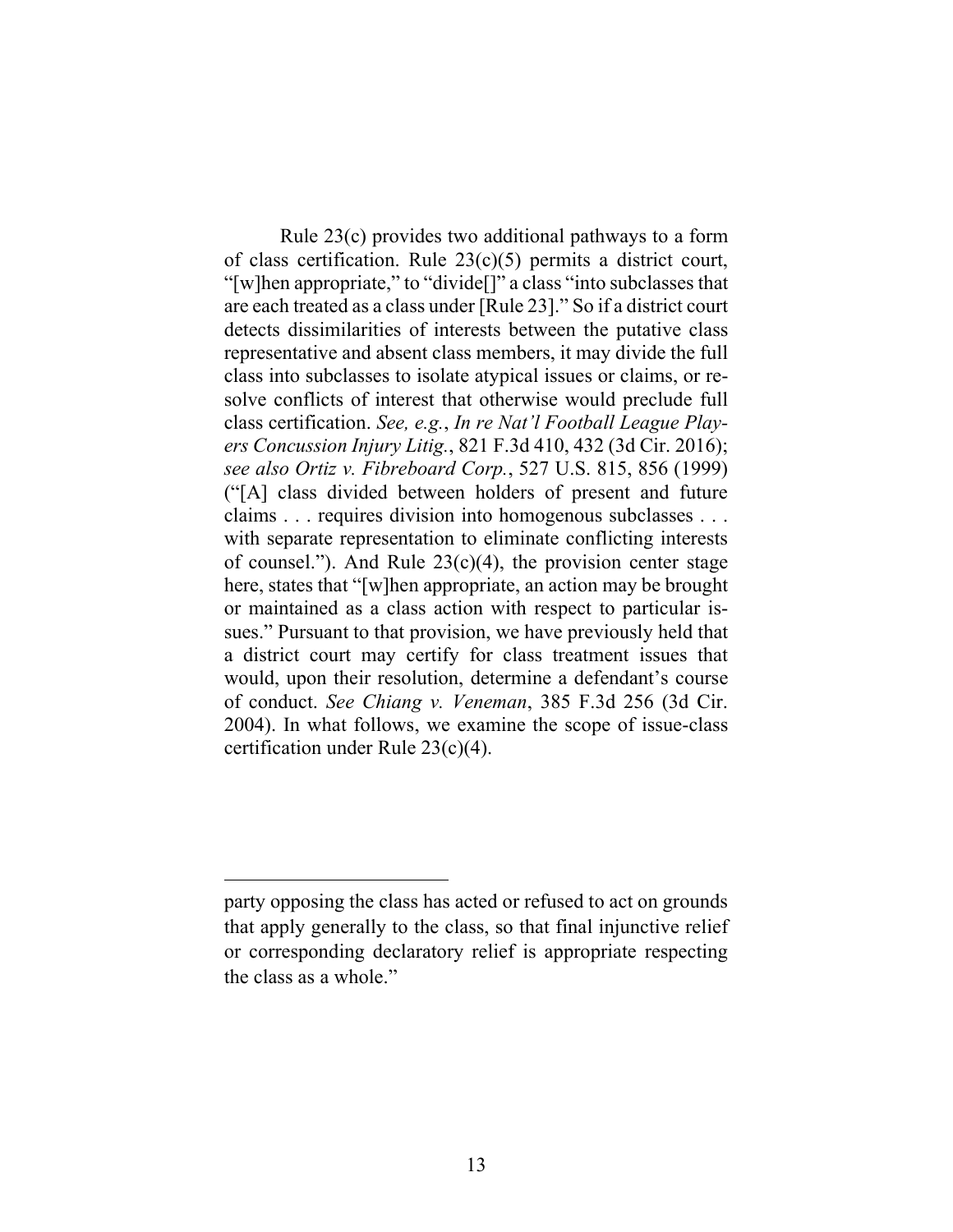# **B. Issue-class certification under Rule 23(c)(4) grants district courts broad but well-defined discretion to certify particular issues for class treatment**

Let us restate the text of Rule  $23(c)(4)$ . It says that "[w]hen appropriate, an action may be brought or maintained as a class action with respect to particular issues." The Rule, therefore, permits an issue class to be brought or maintained "as a class action." But with that permission comes restrictions. To be a "class action," a party must satisfy Rule 23 and all its requirements. *Comcast Corp. v. Behrend*, 569 U.S. 27, 33 (2013); *In re Hydrogen Peroxide Antitrust Lit.*, 552 F.3d 305, 310 (3d Cir. 2008) ("[A] class may not be certified without a finding that each Rule 23 requirement is met."). In other words, "[i]n addition to satisfying Rule 23(a)'s prerequisites, parties seeking class certification must show that the action is maintainable under Rule 23(b)(1), (2), or (3)." *Amchem Prods., Inc. v. Windsor*, 521 U.S. 591, 614 (1997). A party seeking to certify "particular issues" for class treatment must show the same. That party must show that those issues "satisfy[] Rule  $23(a)$ 's prerequisites" and that those issues are "maintainable under Rule 23(b)(1), (2), or (3)." *See id.*

But neither Rule 23(c)(4) nor its commentary outlines the "appropriate[ness]" inquiry, or discusses which types of "issues" might be suitable for class treatment and which may not be. At the provision's adoption, the Rules Committee, in its commentary, suggested that the issue-class device may be used to bifurcate the "adjudication of liability to the class" from follow-on proceedings needed to "prove the amounts of [class members'] respective claims." Fed. R. Civ. P. 23(c)(4) advisory committee's note to 1966 amendment. That commentary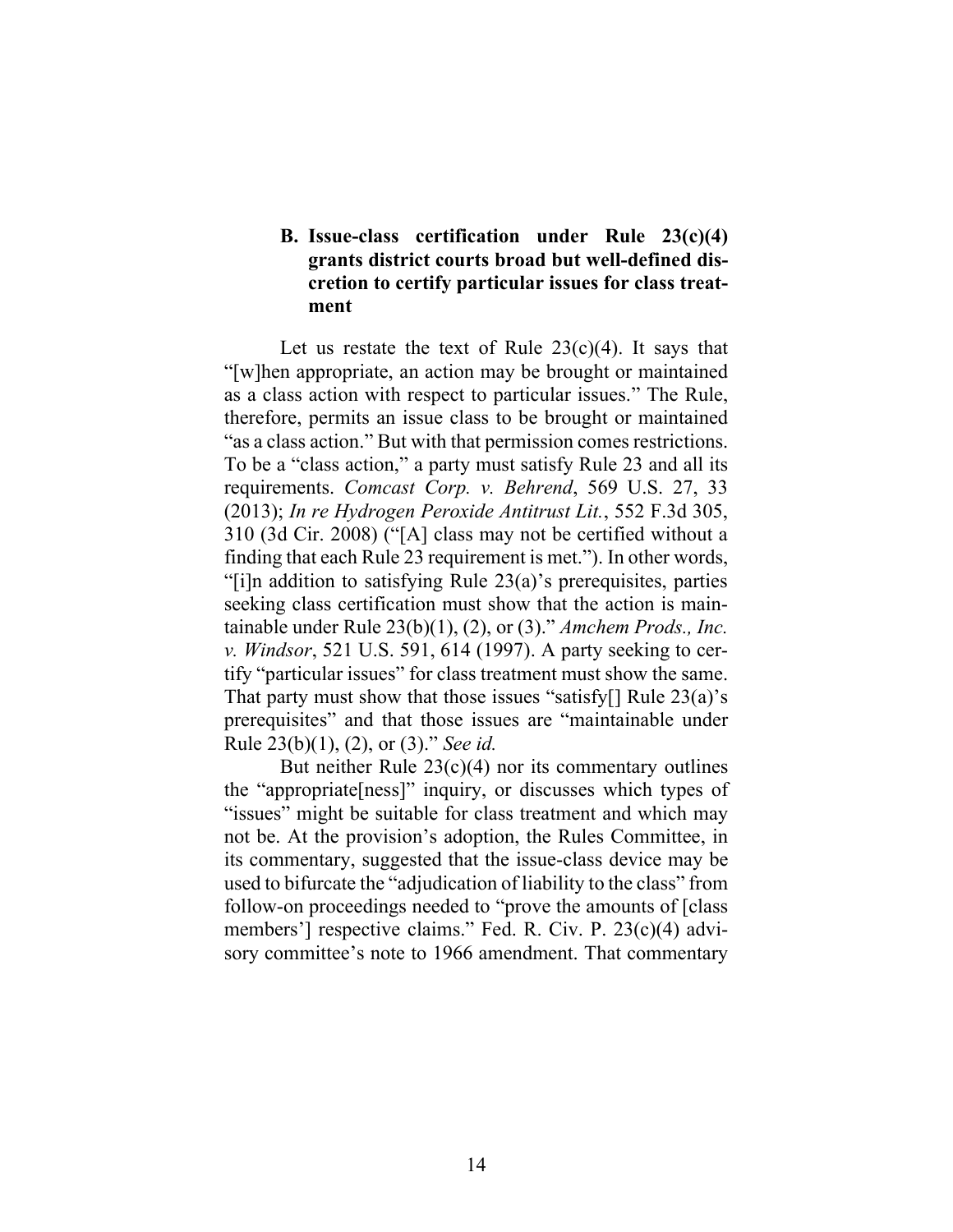does not illuminate much. In a typical Rule 23(b)(3) class action, for example, individualized damages determinations often remain after common questions have been decided. *See, e.g.*, *Tyson Foods, Inc. v. Bouaphakeo*, 577 U.S. 442, 452-60 (2016); *Amgen Inc. v. Conn. Ret. Plans & Tr. Funds*, 568 U.S. 455, 465-70 (2013). Further, Rule 23(c)(4) talks about "issues," not "liability" (or "claims" or "causes of action"), so there is no obvious textual basis to limit issue-class certification to issues that, upon *their* resolution, necessarily establish a defendant's liability as to all claimants.

We explained Rule  $23(c)(4)$ 's "appropriate[ness]" inquiry in *Gates v. Rohm & Haas*, 655 F.3d 255 (3d Cir. 2011). In *Gates*, we considered the appropriateness of issue-class certification for property owners who alleged that a chemical company's pollution decreased their property values. In 2005, Rohm & Haas acquired a chemical-processing plant in Ringwood, Illinois. *Id.* at 258. For the half-century or so prior to Rohm & Haas's acquisition, the Ringwood facility was owned and operated by a company called Morton International. *Id.* During at least some of that time, Morton dumped wastewater produced by its chemical processing into an on-site lagoon. *Id.* The wastewater contained vinylidene chloride, a molecule used in the production of vinyl chloride, which is important in the production of plastics and a known carcinogen. "In 1978, Morton ceased using the on-site lagoon and covered it." *Id.* But environmental testing in the 1970s and 1980s suggested that Morton's dumping of vinylidene chloride was polluting the surrounding environment. In 1973, for example, "tests of a shallow aquifer under the Ringwood facility showed elevated levels of ammonia and chloride." *Id.* And in 1984, water samples from wells that Morton had installed at Ringwood showed elevated levels of vinylidene chloride and vinyl chloride. *Id.*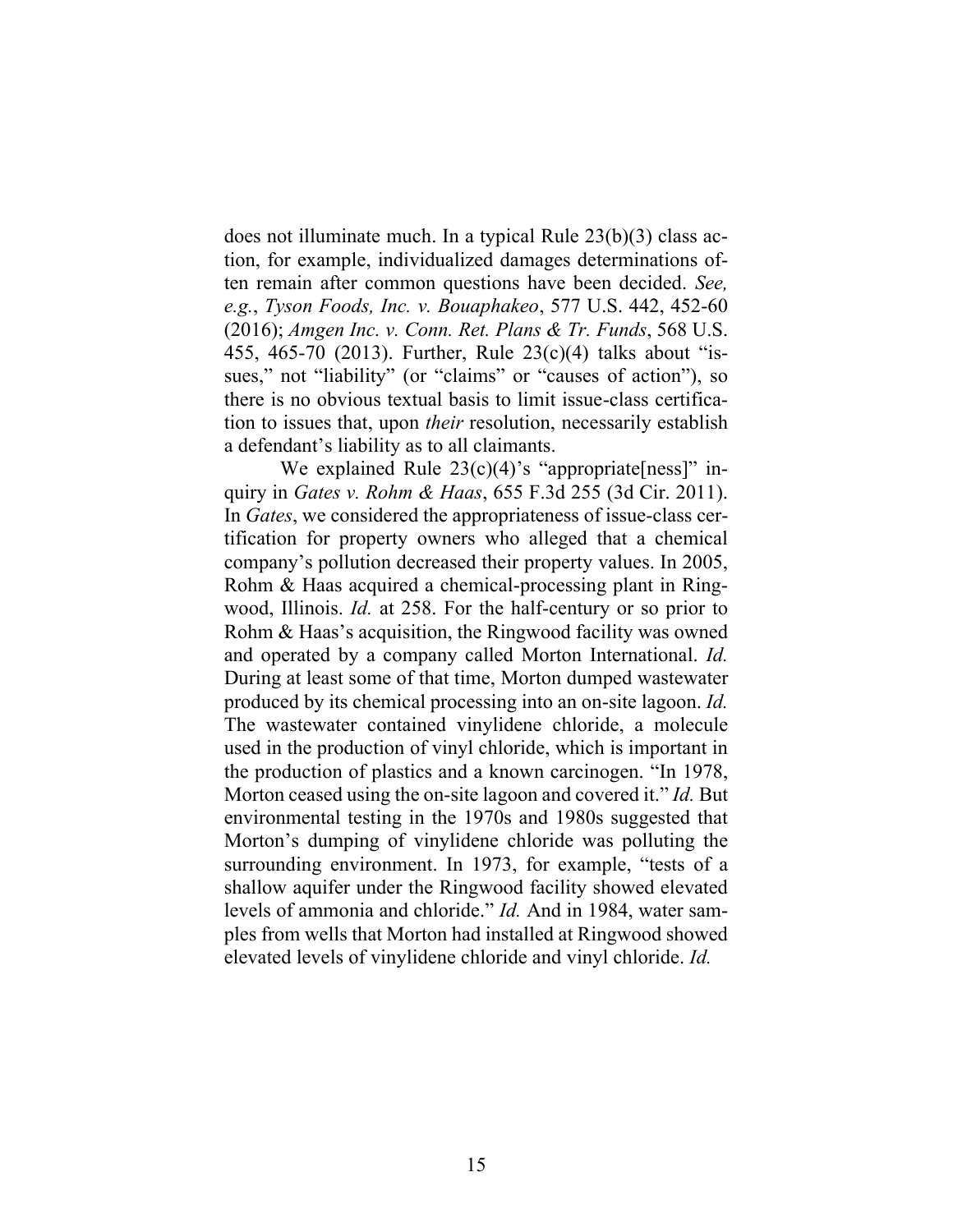In 2006, residents of a nearby residential village filed a class-action complaint alleging, among other things, that Morton's dumping of the vinylidene chloride caused their residential community to become less attractive and their property values to decrease.<sup>2</sup> Id. at 259, 271. Before the district court, with respect to their property damage claim, the plaintiffs moved to certify two classes—a Rule 23(b)(3) class of property owners who allegedly suffered loss in property values due to the defendants' contamination and an "issue only" class that would decide defendants' liability but leave damages for individual trials. *Id.* at 272.

The district court declined to certify either class. As to the plaintiffs' proposed Rule 23(b)(3) class, the district court found that common questions did not predominate over individual ones. The court observed "that resolution of [common] questions leaves significant and complex questions unanswered, including questions relating to causation of contamination, extent of contamination, fact of damages, and amount of damages." *Gates v. Rohm and Haas Co.*, 265 F.R.D. 208, 233-34 (E.D. Pa. 2010). The district court likewise rejected plaintiffs' attempt to certify a Rule 23(c)(4) issue class. The

<sup>&</sup>lt;sup>2</sup> The plaintiffs' complaint asserted several claims for relief, including medical monitoring, property damage claims, relief under the Comprehensive Environmental Response, Compensation, and Liability Act (CERCLA), 42 U.S.C. § 9601 *et seq.*, the Illinois Environmental Protection Act, 415 Ill. Comp. Stat. § 5/1 *et seq.*, and state-law fraudulent misrepresentation and willful and wanton misconduct claims. But they chose to proceed on a class basis only on the medical monitoring and property damage claims and, as noted, solely with regard to vinyl chloride exposure. *Gates*, 655 F.3d at 259.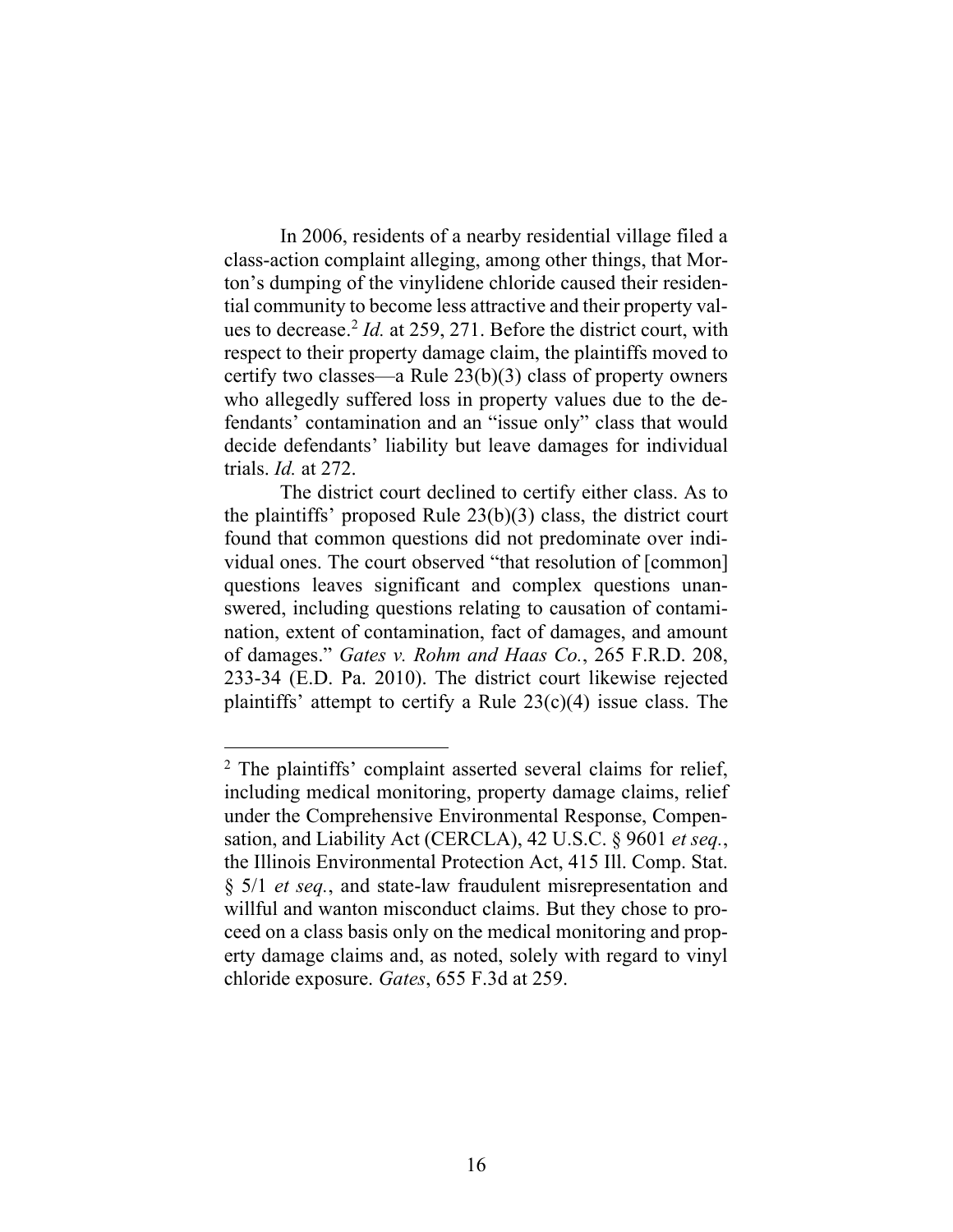court found that an issue class "would not advance the resolution of class members' claims" because, like in the Rule 23(b)(3) context, "the fact of damages and the amount of damages would remain following the class-wide determination of any common issues, and further that causation and extent of contamination would need to be determined at follow-up proceedings." *Gates*, 655 F.3d at 272 (quotation marks omitted). We affirmed.

In affirming the district court's decision not to certify a Rule 23(c)(4) issue class, we adopted a "non-exclusive list of factors [to] guide courts" faced with motions to certify particular issues. *Gates*, 655 F.3d at 273. *Id.* The factors, which number nine, are these:

- 1. the type of claim(s) and issue(s) in question;
- 2. the overall complexity of the case;
- 3. the efficiencies to be gained by granting partial certification in light of realistic procedural alternatives;
- 4. the substantive law underlying the claim(s), including any choice-of-law questions it may present and whether the substantive law separates the issue(s) from other issues concerning liability or remedy;
- 5. the impact partial certification will have on the constitutional and statutory rights of both the class members and the defendant(s);
- 6. the potential preclusive effect or lack thereof that resolution of the proposed issue class will have;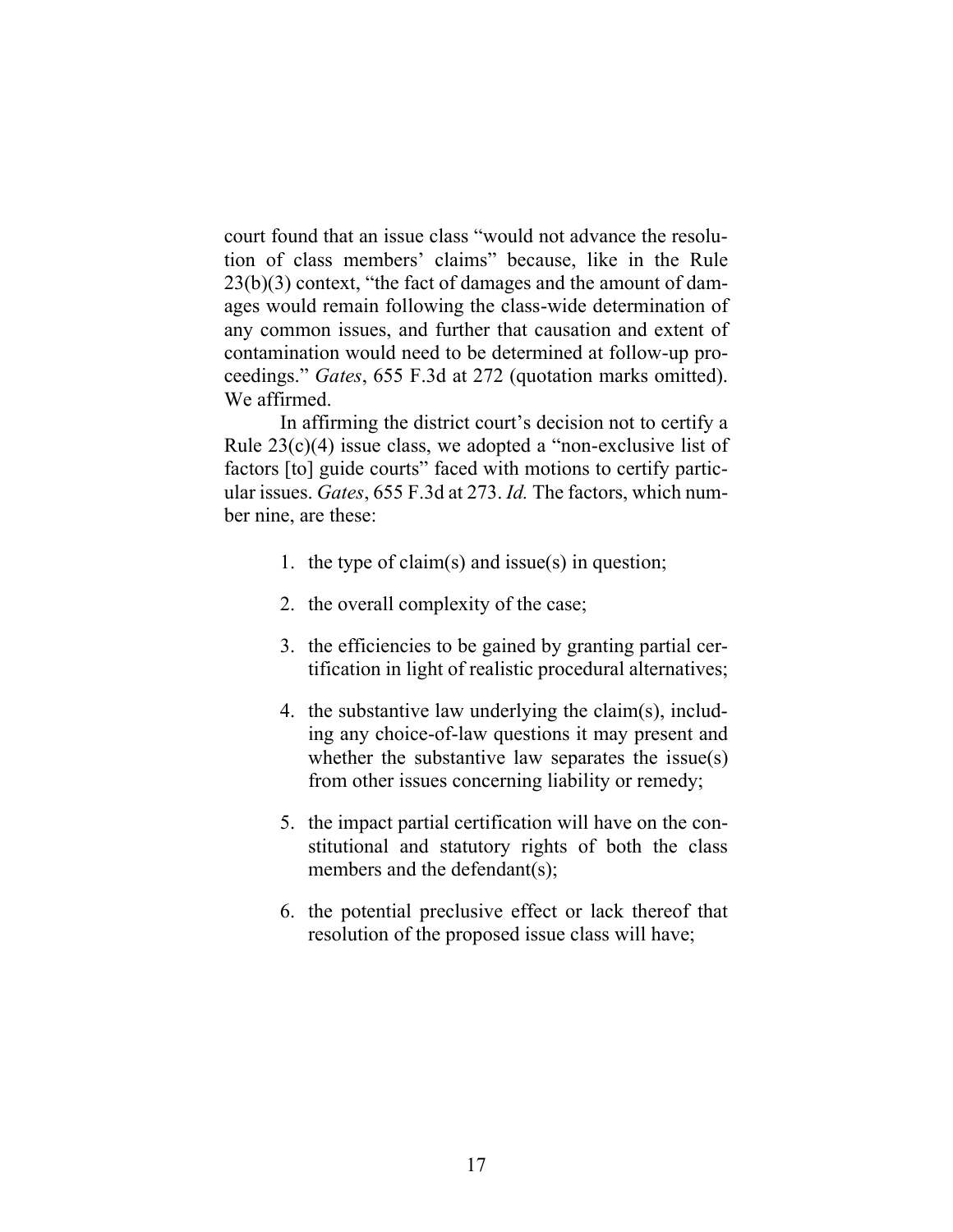- 7. the repercussions certification of an issue(s) class will have on the effectiveness and fairness of resolution of remaining issues;
- 8. the impact individual proceedings may have upon one another, including whether remedies are indivisible such that granting or not granting relief to any claimant as a practical matter determines the claims of others;
- 9. and the kind of evidence presented on the issue(s) certified and potentially presented on the remaining issues, including the risk subsequent triers of fact will need to reexamine evidence and findings from resolution of the common issue(s).

When assembled, the *Gates* factors construct a functional framework to aid the district courts tasked with resolving issue-class certification questions.<sup>3</sup> But *Gates* did not define which "issues" would be appropriate for class treatment or,

<sup>3</sup> The *Gates* factors grew out of our opinion in *Hohider v. United Parcel Serv., Inc.*, 574 F.3d 169 (3d Cir. 2009). In *Hohider*, we provided relevant considerations on when a district court may wish "to carve at the joints to form issue classes." *Gates*, 655 F.3d at 273. As source for the factors, the *Hohider* court cited the American Law Institute's "Proposed Final Draft of the Principles of the Law of Aggregate Litigation." *Hohider*, 574 F.3d at 200-02. By the time *Gates* issued, the ALI had finalized the Principles, and we incorporated many of them as the factors district courts should consider in assessing whether to certify an issue class. *Gates*, 655 F.3d at 273.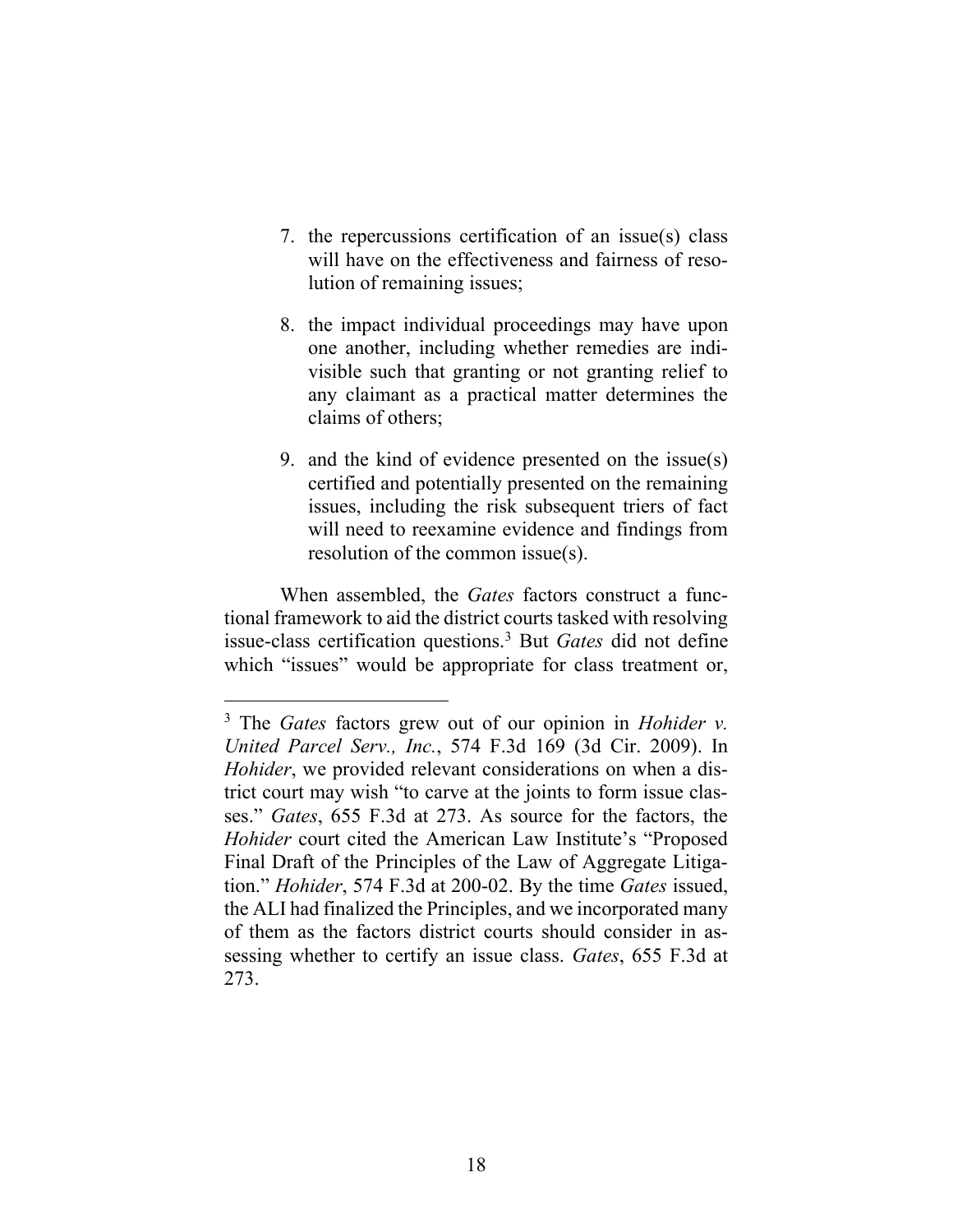more importantly, which would not. Specifically, *Gates* did not answer whether the term "particular issues" in Rule  $23(c)(4)$ could encompass claim elements (like duty or breach, or causation or reliance) and defenses (like consent or intervening cause), or if the "particular issues" that the district court could certify "when appropriate" must be limited to questions that would resolve a defendant's liability.

At several points, *Gates* appears to suggest that the certified "issues" should (perhaps except in exceptional circumstances) be able to resolve a defendant's liability. *See, e.g.*, *id.*  at 272 ("[T]he [district] court declined to certify a liability-only class."); *id.* at 273 ("The trial court here did not abuse its discretion by declining to certify a liability-only issue class when it found liability inseverable from other issues that would be left for follow-up proceedings."); *id.* ("Nor did the court err in finding no marked division between damages and liability."); *id.* at 274 ("Plaintiffs have neither defined the scope of the liability-only trial nor proposed what common proof would be presented."); *id.* ("A trial on whether the [issues proposed] is unlikely to substantially aid resolution of the substantial issues on liability and causation.").

Reading "issues" in Rule  $23(c)(4)$  to exclude claim elements is supported by later cases from our Court. In *Gonzalez v. Corning*, 885 F.3d 186 (3d Cir. 2018), for example, the only published opinion from this Court to apply *Gates*, we reiterated that issue-class certification "*might* be appropriate" if "liability is capable of classwide treatment but damages are not[.]" *Id.* at 202-03 (emphasis added). Said another way, issue-class certification *is not* appropriate if class-wide resolution of the "issues" does not resolve liability. *See id.* (noting that declining issue-class certification was appropriate because plaintiffs offered "no theories of *liability* for which classwide treatment is apt") (emphasis added).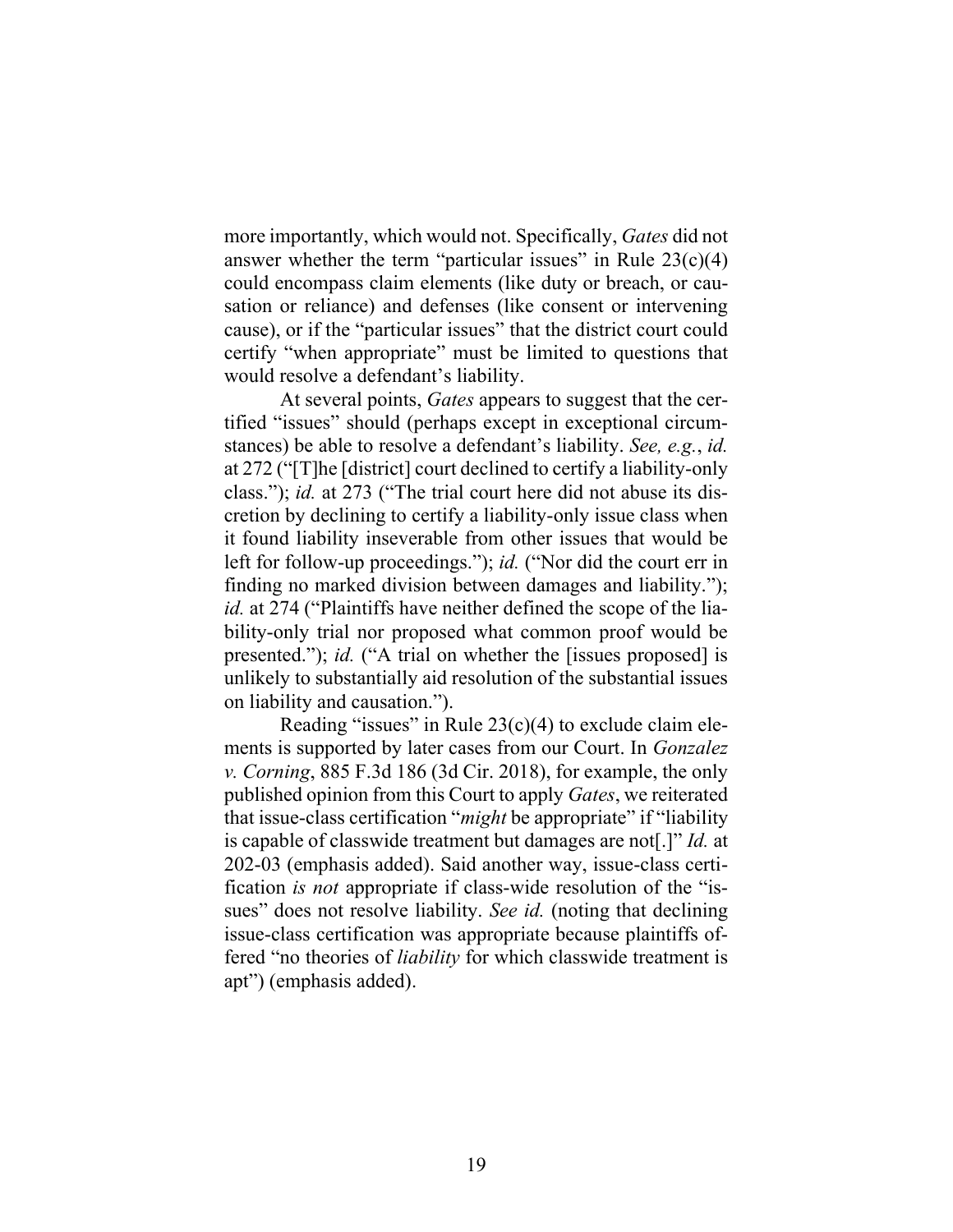But at various other points, *Gates* suggests that claim elements *may* be appropriate for issue-class treatment in certain circumstances. For example, the *Gates* Court "agreed" with the district court's finding that an issue class was not feasible and would not advance the resolution of class members' claims because "both the fact of damages and the amount of damages would remain following the class-wide determination of any common issues, and further that causation and extent of contamination would need to be determined at follow-up proceedings." *Gates*, 655 F.3d at 272 (quoting district court). In other words, for the district court, the fact that claim elements (like causation) would remain after resolution of the class issues was a *reason* for the inappropriateness of certifying an issue class. But neither the district court nor the court of appeals concluded that claim elements remaining after resolution of class issues *barred* issue-class certification.

Viewing *Gates* to permit the certification of issues that do not resolve liability comports with our pre-*Gates* caselaw. In *Chiang v. Veneman*, 385 F.3d 256 (3d Cir. 2004), we noted "that courts commonly use Rule 23(c)(4) to certify some *elements* of liability for class determination, while leaving other elements to individual adjudication—or, perhaps more realistically, settlement." *Id.* at 267 (emphasis added). So there, we affirmed the district court's certification of an issue class limited to determining the defendant's course of conduct (whether a federal agency placed "thousands of Virgin Islanders, almost all of whom were Black, Hispanic, or female," on a "phony, illegal waiting list" when those individuals sought to apply to a "loan program[] intended to help low income rural families obtain homes and make repairs to existing homes," *id.* at 259- 60, 263), but left for subsequent individual adjudication the issue of whether those individuals were eligible for the loans in the first place. *Id.* at 267.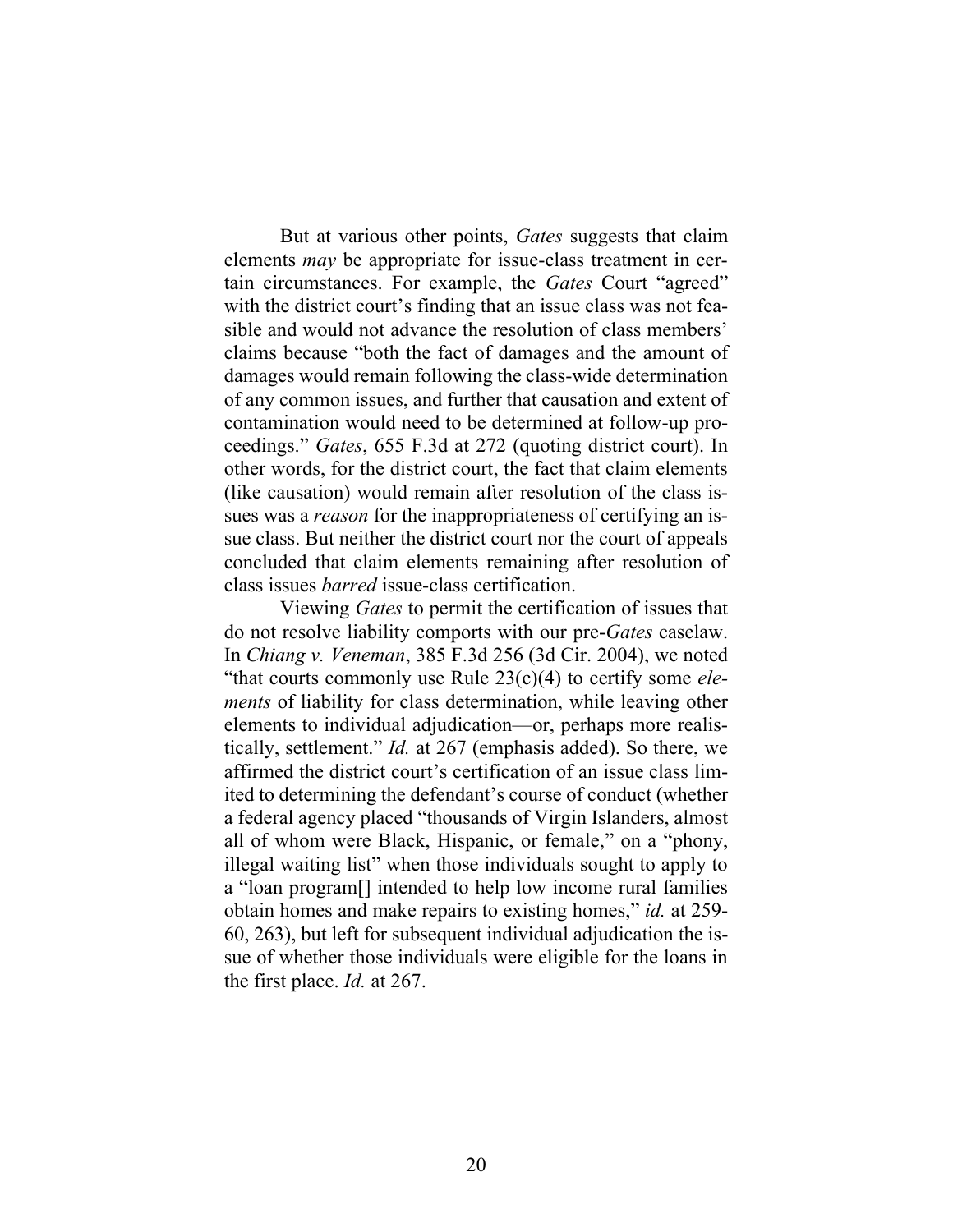Other courts of appeals have permitted the certification of non-liability issue classes in analogous circumstances. The Seventh Circuit, for example, has affirmed the certification of an issue class where the issues, once resolved, stopped short of establishing a defendant's liability to any claimant. *See, e.g.*, *McReynolds v. Merrill Lynch, Pierce, Fenner & Smith, Inc.*, 672 F.3d 482, 491 (7th Cir. 2012) (in employment case, endorsing the use of a Rule  $23(c)(4)$  issue class to determine the disparate impact of a challenged corporate policy, with "separate trials . . . to determine which class members were actually adversely affected . . . and if so what loss each class member sustained"); *cf. Pella Corp. v. Saltzman*, 606 F.3d 391, 393-94 (7th Cir. 2010) (in consumer fraud case, upholding certification of Rule 23(b)(3) class when common issues left components of causation for individualized determination).

Moreover, the text of Rule  $23(c)(4)$  supports the reading that the "issues" a district court may certify for class treatment need not be limited to those that decide a party's liability. The Rule permits an action to be brought or maintained as a class action "with respect to particular issues," not just those that decide liability. We therefore hold that district courts may certify "particular issues" for class treatment even if those issues, once resolved, do not resolve a defendant's liability, provided that such certification substantially facilitates the resolution of the civil dispute, preserves the parties' procedural and substantive rights and responsibilities, and respects the constitutional and statutory rights of all class member and defendants.

\* \* \* \* \*

In sum, district courts tasked with resolving motions to certify issue classes must make three determinations. First,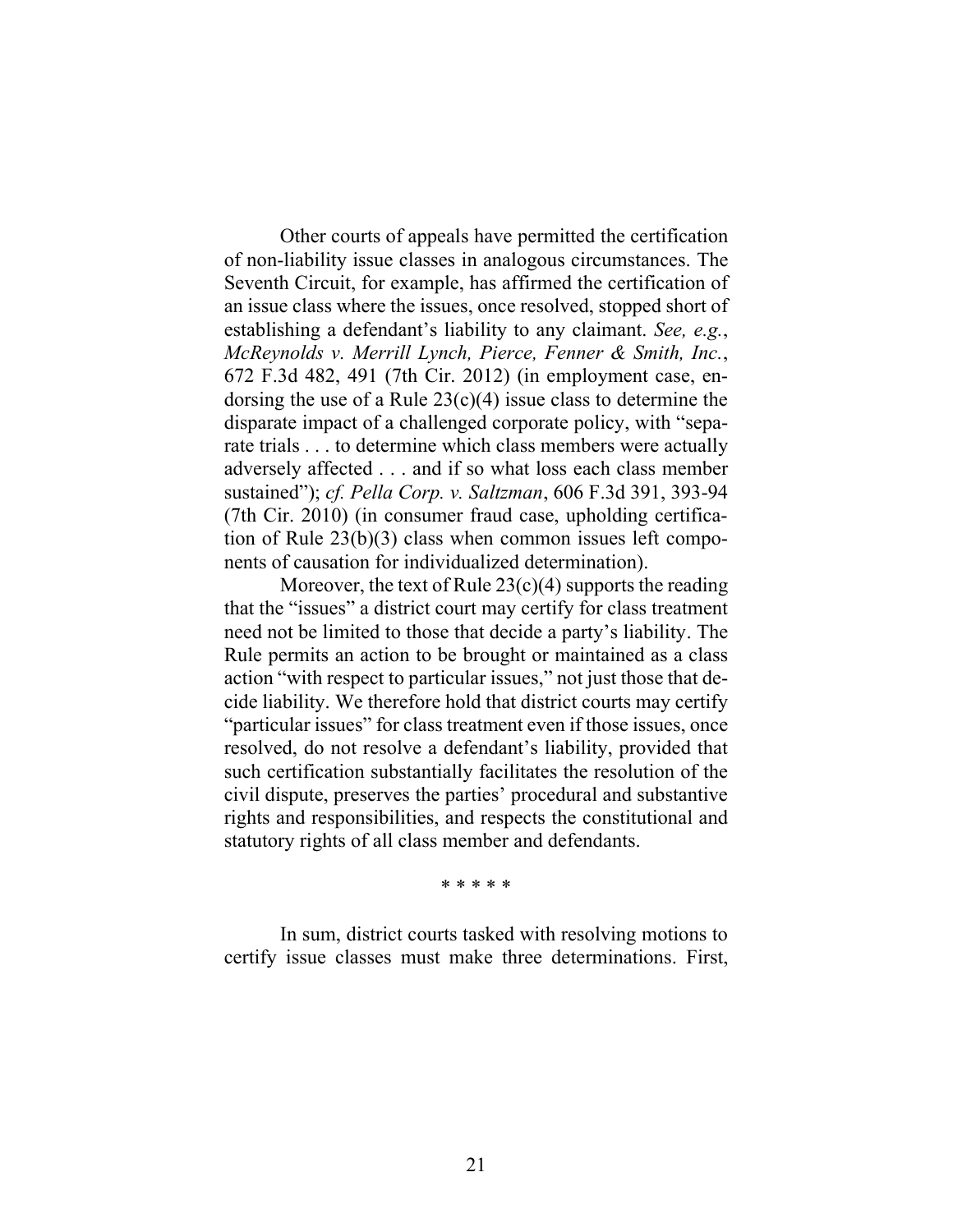does the proposed issue class satisfy Rule 23(a)'s requirements? Second, does the proposed issue class fit within one of Rule 23(b)'s categories? Third, if the proposed issue class does both those things, is it "appropriate" to certify these issues as a class? Fed. R. Civ. P.  $23(c)(4)$ . The first two steps will be informed by general class-action doctrine. The third step will be informed by *Gates*. *See Hohider v. United Parcel Serv., Inc.*, 574 F.3d 169, 201 (3d Cir. 2009). In other words, Rule 23(a) and Rule 23(b) decide if the proposed issues *can* be brought or maintained as class action, while the *Gates* factors determine whether they *should*.

#### **III. DISCUSSION**

Guided by Rule 23(c)(4) and *Gates*, in this case, we must determine whether the District Court appropriately certified for class treatment whether the Commission owed a relevant legal duty to the Plaintiffs that it subsequently breached, but left for individual proceedings whether Plaintiffs were injured; whether the Commission's breach of the relevant duty actually and proximately caused those injuries; whether those injuries are due a particular amount of damages; and whether the Commission's affirmative defenses (including, presumably, that each Plaintiff consented to medical treatment by Igberase) can refute Plaintiffs' claim.

We review the District Court's decision to certify the duty and breach issues of Plaintiffs' negligent infliction of emotion distress claim for abuse of discretion. *Gates*, 655 F.3d at 262. A district court abuses its discretion if its "decision rests upon a clearly erroneous finding of fact, an errant conclusion of law or an improper application of law to fact." *Id.* (quoting *In re Hydrogen Peroxide*, 552 F.3d 305, 320 (3d Cir. 2009)). Whether the district court employed the correct legal standard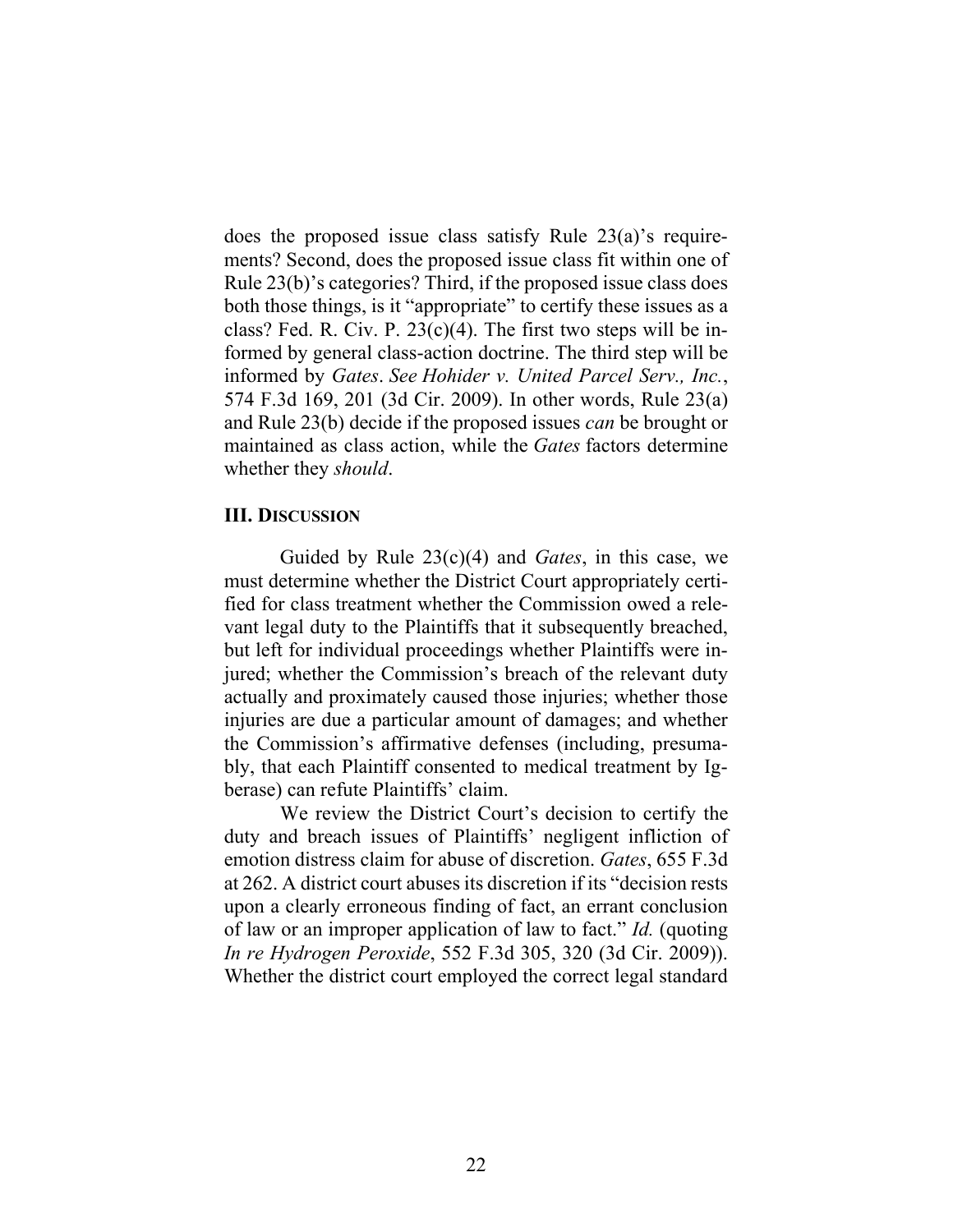is reviewed *de novo*. *In re Hydrogen Peroxide*, 471 F.3d at 312 (citing *In re Initial Pub. Offering Sec. Litig.*, 471 F.3d 24, 32 (2d Cir. 2006)). Conducting that review, we conclude that the District Court abused its discretion.

### **A. The District Court erred in certifying this issue class**

Two reasons, each independently sufficient, support the conclusion that the District Court misapplied *Gates* when it certified for class treatment the duty and breach elements of Plaintiffs' negligent infliction of emotional distress claim.

*First*, the District Court did not determine whether the duty and breach elements of Plaintiffs' claim satisfied Rule 23(b)(3). The Court correctly observed that *Gates* does not require Plaintiffs seeking issue-class certification to prove that their cause of action as a whole satisfies Rule 23(b)(3). J.A. 42- 43 ("[The Commission]'s argument that the Court should require Plaintiffs to satisfy Rule 23(b)(3)'s predominance requirement before turning to these factors parrots one of the camps that the Third Circuit acknowledged but refused to join in *Gates*. Because the Third Circuit rejected that view, this Court must do the same."); *see also* J.A. 56 ("Having determined that Plaintiffs can satisfy the Rule 23(a) factors, the Court turns to the question of whether to certify an issues class under Rule 23(c)(4)."). But while *Gates* does not require Plaintiffs seeking issue-class certification to prove that their cause of action as a whole satisfies a subsection of Rule 23(b), for reasons we have explained, Rule 23(c)(4) does require that the Plaintiffs demonstrate that the issues they seek to certify satisfy one of Rule 23(b)'s subsections. On remand, the Plaintiffs may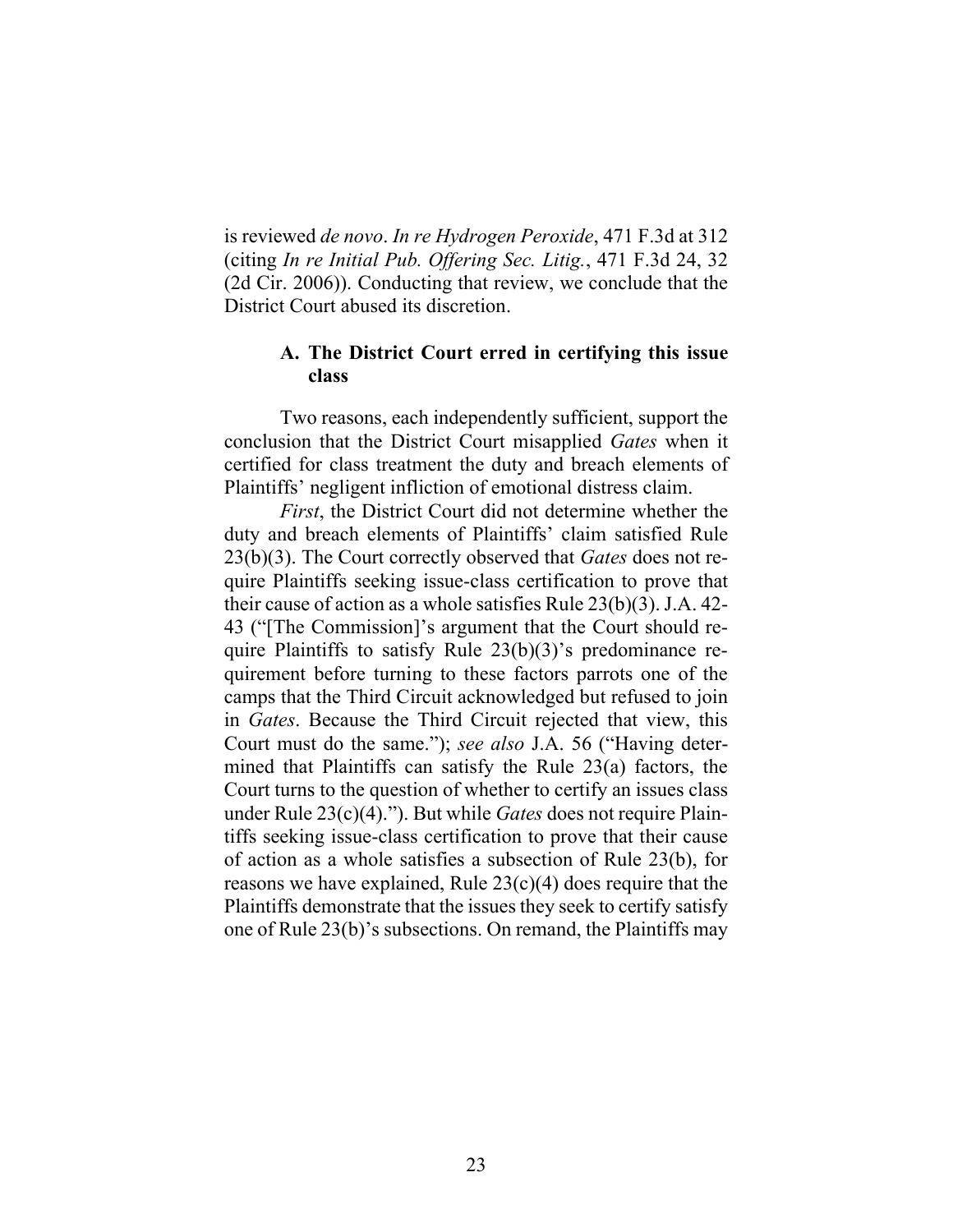be able to make such a showing, but we will leave that inquiry to the District Court to consider in the first instance. 4

*Second*, separate and apart from the District Court's failure to determine whether the duty and breach elements of Plaintiffs' claim satisfied any subsection of Rule 23(b), the Court also failed to rigorously consider several *Gates* factors.

<sup>4</sup> The Commission also insists that the District Court erred in finding that Plaintiffs' satisfied Rule 23(a)'s typicality and adequacy requirements. Appellant Br. 18-19. It argues the Plaintiffs are atypical and inadequate class representatives because they propose to inflict emotional distress on absent class members currently ignorant of the underlying allegations, and that Plaintiffs' decision to seek relief only for their emotional distress makes them inadequate representatives of absent class members who have suffered physical injuries. Neither argument is persuasive. For one, we find no support for the proposition that absent class members ignorant of their potential legal injury might cause named plaintiffs (who are aware of their injury) to be inadequate or atypical class representatives. For another, if the District Court determines that some cognizable subset of absent class members may also have live legal claims for physical injuries, then it has ample tools at its disposal to manage those divergences, including by creating subclasses pursuant to Rule  $23(c)(5)$  or the notice requirements of Rule 23(c)(4).We have "set a low threshold for typicality." *In re Nat'l Football League Players Concussion Injury Litig.*, 821 F.3d 410, 428 (3d Cir. 2016) (internal quotations omitted). And "[e]ven relatively pronounced factual differences will generally not preclude a finding of typicality where there is a strong similarity of legal theories or where the claim arises from the same practice or course of conduct." *Id.*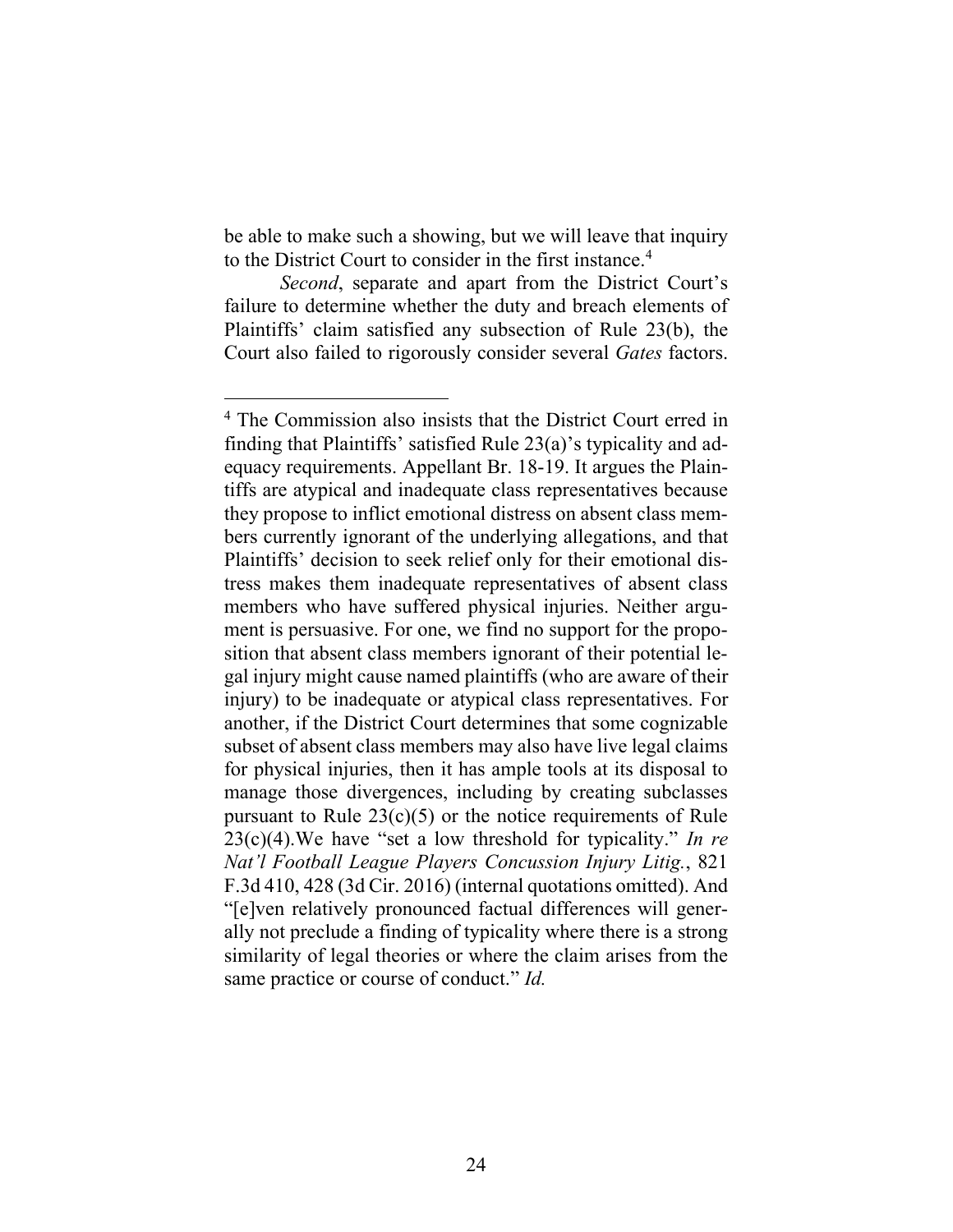For example, the Court does not explicitly discuss whether the effect certification of the issue class will have on the effectiveness and fairness of resolution of remaining issues. Many other actors played a role in Igberase's fraud, including the residency programs that admitted and trained him, the state medical boards that licensed him, the hospitals that gave him privileges, the specialty board that certified him, and the law enforcement officers (state and federal) who investigated him. If an issueclass jury finds that the Commission owed Plaintiffs a legal duty that it subsequently breached, the Commission may face undue pressure to settle, even if their breach did not cause Plaintiffs' harm.

Relatedly, the District Court did not rigorously consider what efficiencies would be gained by resolution of the certified issues. To be sure, the District Court briefly discussed the efficiencies of a single trial and broached other options with the parties. J.A. 60-61. But more was needed. To prove their claim that the Commission negligently inflicted emotional distress, Plaintiffs will need to show (as with all causes of action arising under state tort law) duty, breach, cause, and harm. But the District Court certified an issue class with respect to the duty and breach elements only. So even if the District Court finds that the Commission owed a relevant legal duty to the Plaintiffs that it subsequently breached, each Plaintiff, in individual proceedings, will have to prove that they were injured; that the Commission's breach of the relevant duty actually and proximately caused those injuries; that those injuries are due a particular amount of damages; and that the Commission's affirmative defenses (including, presumably, each Plaintiff's consent to medical treatment by Igberase) are not decisive.

The District Court may also wish to consider whether the duty and breach elements of Plaintiffs' negligent infliction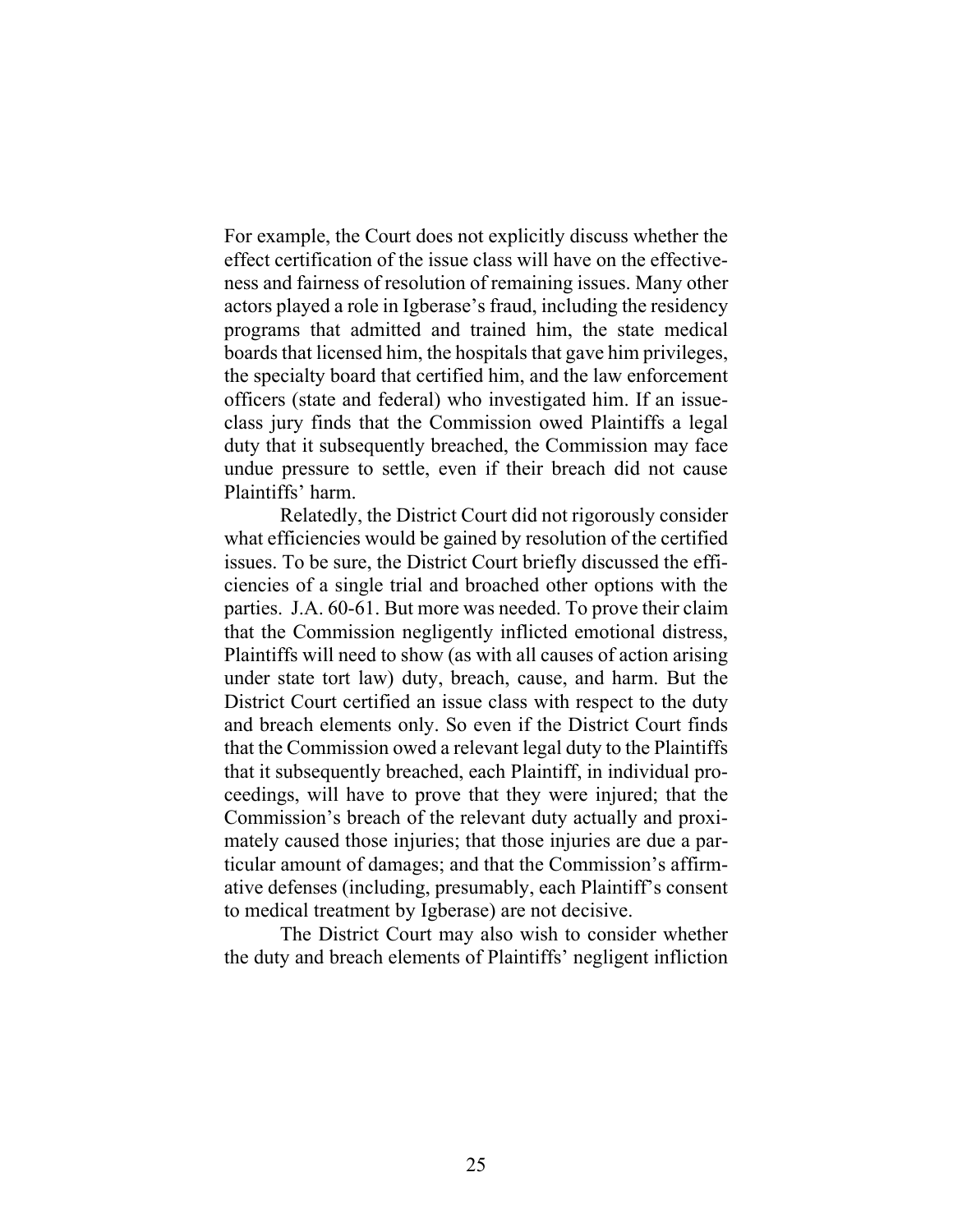of emotional distress claim are suitable for issue-class treatment. Under Pennsylvania law, for example, to determine whether the Commission owed the Plaintiffs a relevant legal duty, the class jury will have to weigh several factors, including the "foreseeability of the harm incurred." *Althaus ex rel. Althaus v. Cohen*, 756 A.2d 1166, 1169 (Pa. 2000) (citations omitted). And once beyond the class trial, to determine and measure emotional damages, each individual jury will have to assess the degree of the Commission's negligence as to each Plaintiff. *See Spence v. Bd. of Educ. of the Christina Sch. Dist.*, 806 F.2d 1198, 1202 (3d Cir. 1986) (finding no abuse of discretion where the District Court joined for trial the issues of liability and damages for emotional distress, explaining that "emotional distress damages must be evaluated in light of all the circumstances surrounding the alleged misconduct"). So the issue-class jury, like each individual jury, may need to consider evidence regarding the harm the Commission allegedly caused. And each individual jury, like the issue-class jury, may need to consider evidence regarding the Commission's overall conduct, which likely will include the nature of the legal duty it owed Plaintiffs (if any) and the extent to which it breached that duty. *Gates* disfavors this. *See* 655 F.3d at 273 (holding that "the risk subsequent triers of fact will need to reexamine evidence and findings from resolution of the common issue(s)" counsels against certification of those common issues).

Of course, the District Court may very well be correct that "there are efficiencies to be gained by certifying a class on these issues because it will allow for a single trial with a single, preclusive determination about [the Commission]'s conduct, rather than the presentation of the same evidence about [the Commission] again, and again, and again to separate juries." J.A. 60. Duty is an issue of law. Therefore, it must be decided separately from breach, causation, and damages. *See Sharpe v.*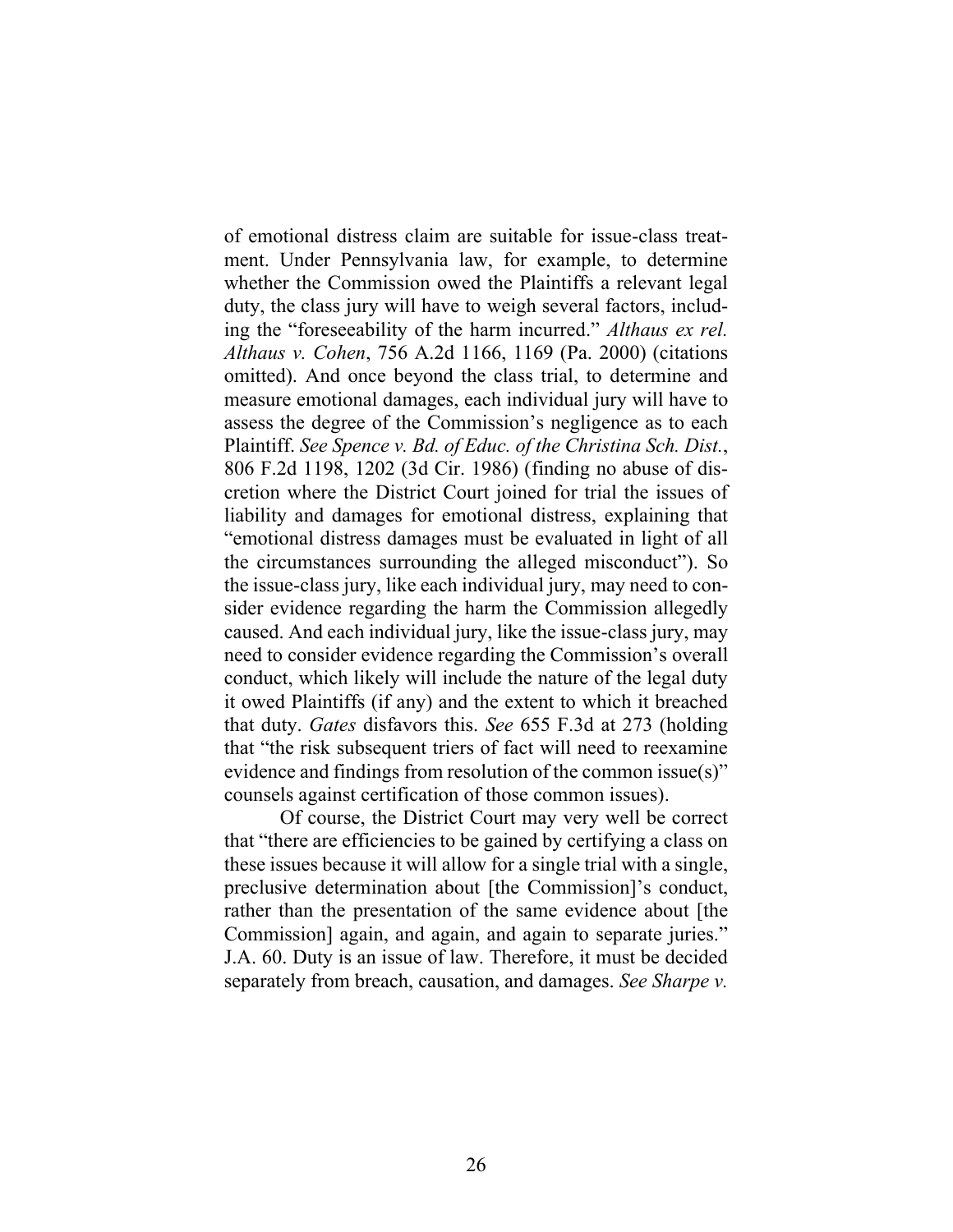*St. Luke's Hosp.*, 821 A.2d 1215, 1219 (Pa. 2003). It is true that deciding if the Commission had a duty to investigate requires balancing several factors. *Id.* But none of that requires individual evidence, for each patient shared the same distanced relationship of trust with the Commission. Likewise, breach would require only common evidence: How much investigating did the Commission do? Did it know or should it have known that Igberase was a fraud? Did it take enough steps to investigate him based on warnings received from various parties, including the New Jersey residency program? Should it have followed up in later years once Igberase was admitted to another residency program? No absent class member would have anything special to add in her individual trial. There will be plenty left for individual proceedings, but these major issues could be resolved on a class-wide basis. 5

<sup>&</sup>lt;sup>5</sup> These two reasons are sufficient to support our decision to vacate the District Court's certification for class treatment the duty and breach elements of Plaintiffs' negligent infliction of emotional distress claim. But there may yet be other problems with the issue class, including the possibility that Plaintiffs' legal claim implicates multiple states' laws. Under *Gates*, a district court, tasked with resolving a motion to certify an issue class, must assess the "substantive law underlying the claim(s), including any choice-of-law questions [that law] may present." 655 F.3d at 273. Here, the District Court concluded that the various state laws that may be implicated do not meaningfully differ and that Pennsylvania law would govern anyway. *Russell v. Educational Comm'n for Foreign Med. Graduates*, 2020 WL 1330699, at \*4-5 (E.D. Pa. Mar. 23, 2020). That seems like a close question. It may well be true that Pennsylvania has the greatest interest in this case (the Commission's alleged tortious conduct occurred here, after all), but various other states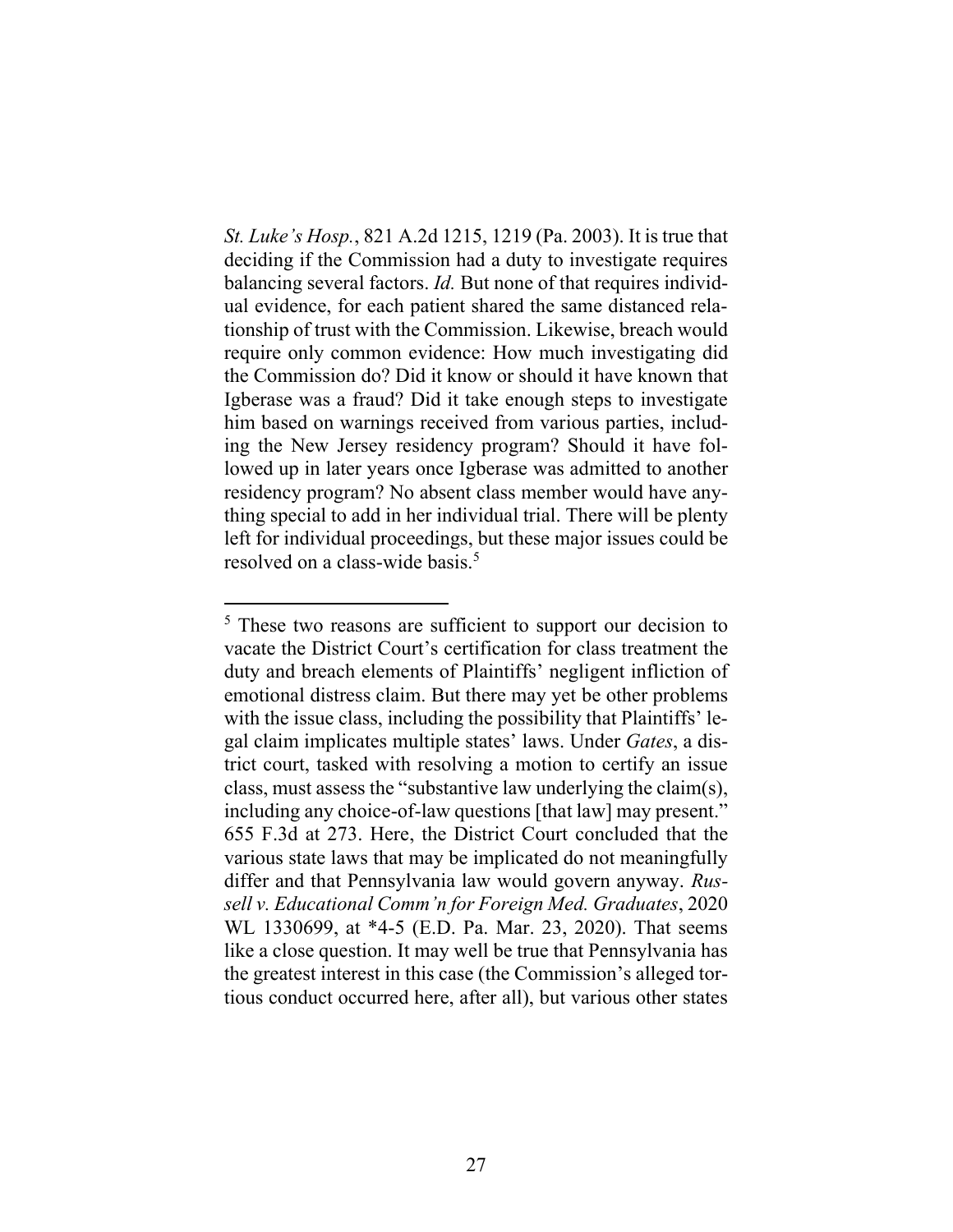### **B. The Commission's remaining arguments for reversal are unavailing or inapposite**

The Commission and its amicus offer two additional bases on which to reverse the District Court. The Commission first argues that "the plain text of Rule 23 and the cases interpreting it" demand that "the party seeking to certify a class must satisfy one of the prongs of Rule 23(b)" and, "[b]ecause the district court failed to find that Named Plaintiffs satisfied Rule 23(b)(3) or any other prong of Rule 23(b), the class certification must be reversed." Appellant's Br. 39; *see also* Brief for U.S. Chamber of Commerce as Amici Curiae Supporting Appellant 5-16.

That is not accurate. A majority of the courts of appeals have concluded that in appropriate cases Rule 23(c)(4) can be used even though full Rule 23(b)(3) certification is not possible due to the predominance infirmities. That view, the so-called "broad view," has been adopted or supported by the Second, Fourth, Sixth, Seventh, and Ninth Circuits. <sup>6</sup> Under the broad

have a substantial interest in the resolution of the claims, too. But because the conflict-of-law question was briefed before the District Court in the context of a motion for class certification, we will leave it to the District Court to determine which state's law applies to each Plaintiff's claim, if the question of which state's law applies becomes relevant in future proceedings.

<sup>&</sup>lt;sup>6</sup> For discussions of the broad view from these courts of appeals, see, *In re Nassau Cty. Strip Search Cases*, 461 F.3d 219, 227 (2d Cir. 2006) (permitting issue certification "regardless of whether the claim as a whole satisfies Rule 23(b)(3)'s predominance requirement''); *Gunnells v. Healthplan Servs., Inc.*, 348 F.3d 417, 439-45 (4th Cir. 2003) (holding that courts may employ Rule  $23(c)(4)$  to certify a class as to one claim even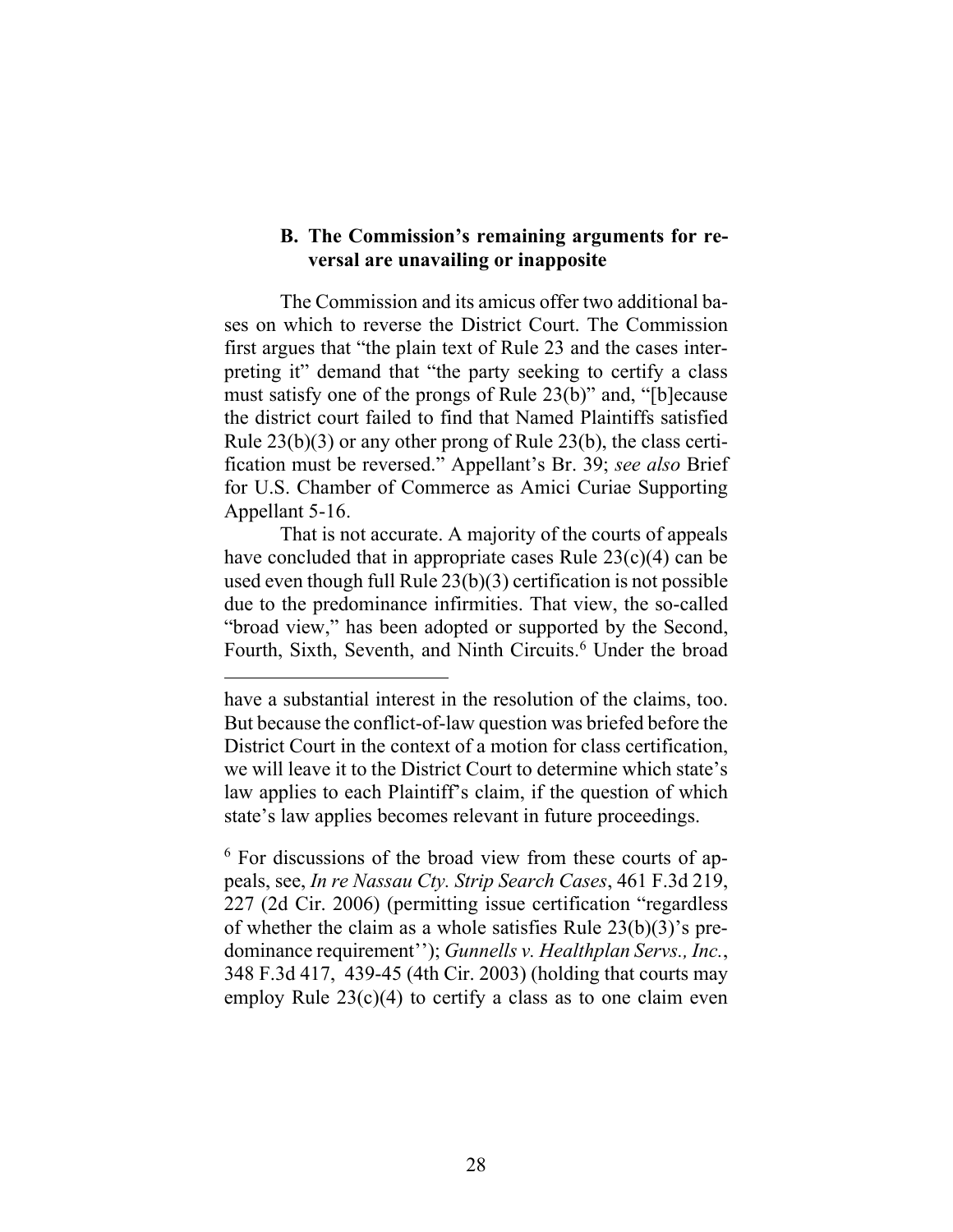view, courts apply the Rule 23(b)(3) predominance and superiority prongs after common issues have been identified for class treatment under Rule  $23(c)(4)$ . The broad view permits

though all of the plaintiffs' claims, taken together, do not satisfy the predominance requirement); *Martin v. Behr Dayton Thermal Prods.*, 896 F.3d 405 (6th Cir. 2018) (noting that "Rule  $23(c)(4)$  contemplates using issue certification . . . where common questions predominate within certain issues and where class treatment of those issues is the superior method of resolution"); *McReynolds v. Merrill Lynch, Pierce, Fenner & Smith, Inc.*, 672 F.3d 482, 491 (7th Cir. 2012) ("Rule 23(c)(4) provides that 'when appropriate, an action may be brought or maintained as a class action with respect to particular issues.' The practices challenged in this case present a pair of issues that can most efficiently be determined on a class-wide basis, consistent with the rule just quoted."), *abrogated on other grounds by Phillips v. Sheriff of Cook Cty.*, 828 F.3d 541, 559 (7th Cir.), *reh'g and suggestion for reh'g en banc denied*, (7th Cir. Aug. 3, 2016); *Pella Corp. v. Saltzman*, 606 F.3d 391, 394 (7th Cir. 2010) ("A district court has the discretion to split a case by certifying a class for some issues, but not others, or by certifying a class for liability alone where damages or causation may require individualized assessments."); *Valentino v. Carter-Wallace, Inc.*, 97 F.3d 1227, 1234 (9th Cir. 1996) ("Even if the common questions do not predominate over the individual questions so that class certification of the entire action is warranted, Rule 23 authorizes the district court in appropriate cases to isolate the common issues under Rule  $23(c)(4)$ [] and proceed with class treatment of these particular issues.").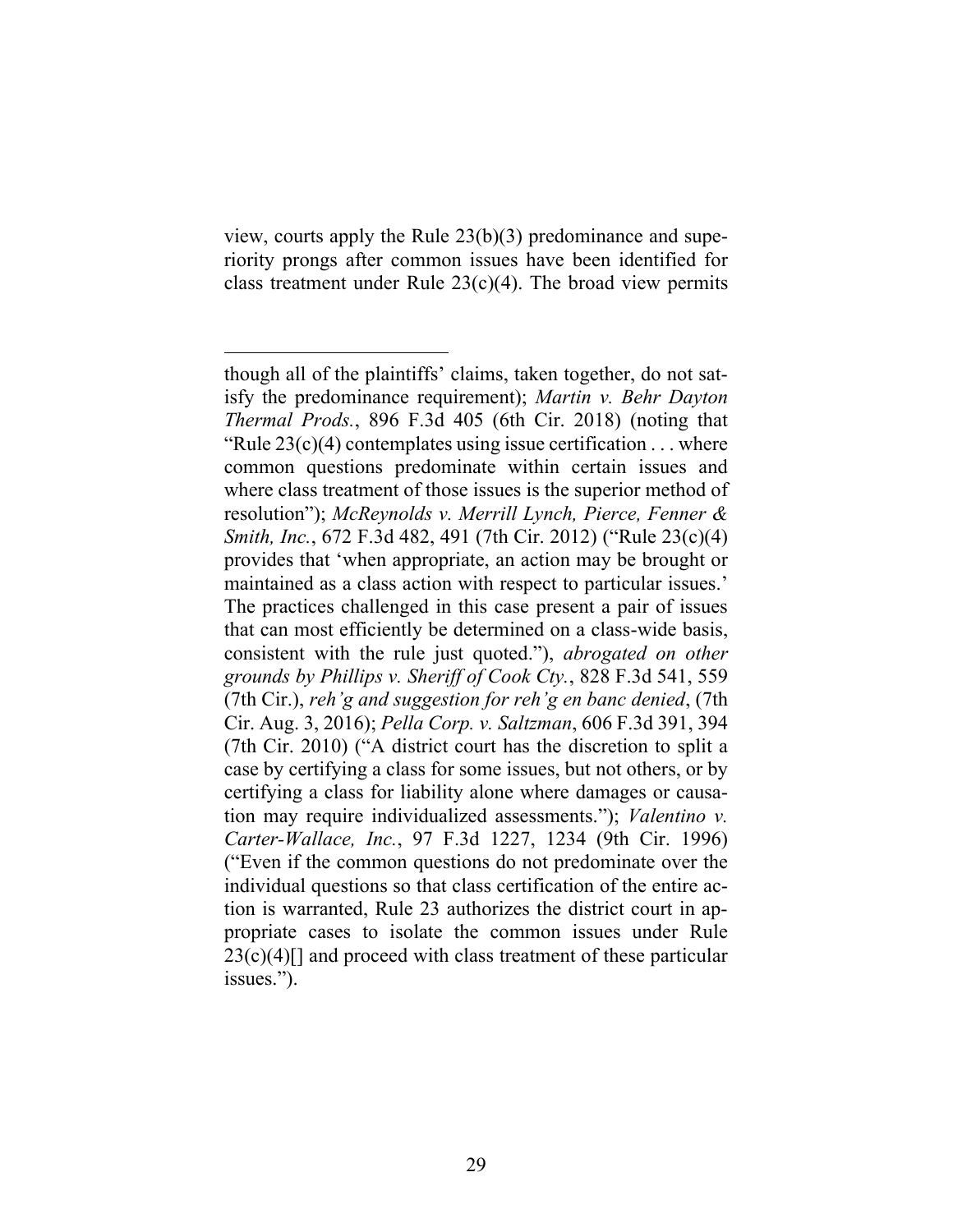utilizing Rule 23(c)(4) even where predominance has not been (or cannot be) satisfied for the cause of action as a whole.

The Fifth Circuit, however, in a footnote adopted what is known as "the narrow view," which prohibits issue-class certification if Rule 23(b)(3) predominance has not been satisfied for the cause of action as a whole. *Castano v. Am. Tobacco Co.*, 84 F.3d 734, 745 n.21 (5th Cir. 1996) ("A district court cannot manufacture predominance through the nimble use of subdivision (c)(4). The proper interpretation of the interaction between subdivisions  $(b)(3)$  and  $(c)(4)$  is that a cause of action, as a whole, must satisfy the predominance requirement of  $(b)(3)$ and that  $(c)(4)$  is a house keeping rule that allows courts to sever the common issues for a class trial."). But *Castano*'s approach has not been adopted by any other circuit, and subsequent caselaw from the Fifth Circuit suggests that any potency the narrow view once held has dwindled. *See Steering Comm. v. Exxon Mobil Corp.*, 461 F.3d 598, 603 (5th Cir. 2006) (noting that bifurcation might serve "as a remedy for the obstacles preventing a finding of predominance" but that the plaintiffs had not made such a proposal to the district court).<sup>7</sup>

<sup>7</sup> Further, the Advisory Committee on Civil Rules appears to agree that issues can be certified for class treatment even if predominance cannot be satisfied for the action as a whole. At their April 2015 meeting, the Committee noted that "[a] major reason for considering possible rule amendments to deal with issue classes is that there has seemed to be a split in the circuits about whether they can only be allowed if (b)(3) predominance is established." *See* Rule 23 Subcommittee Report, in Advisory Committee on Civil Rules 243-99 (Apr. 9-10, 2015). But the Committee went on to note that "recent reports suggest that all the circuits are coming into relative agreement that in appropriate cases Rule 23(c)(4) can be used *even though full Rule*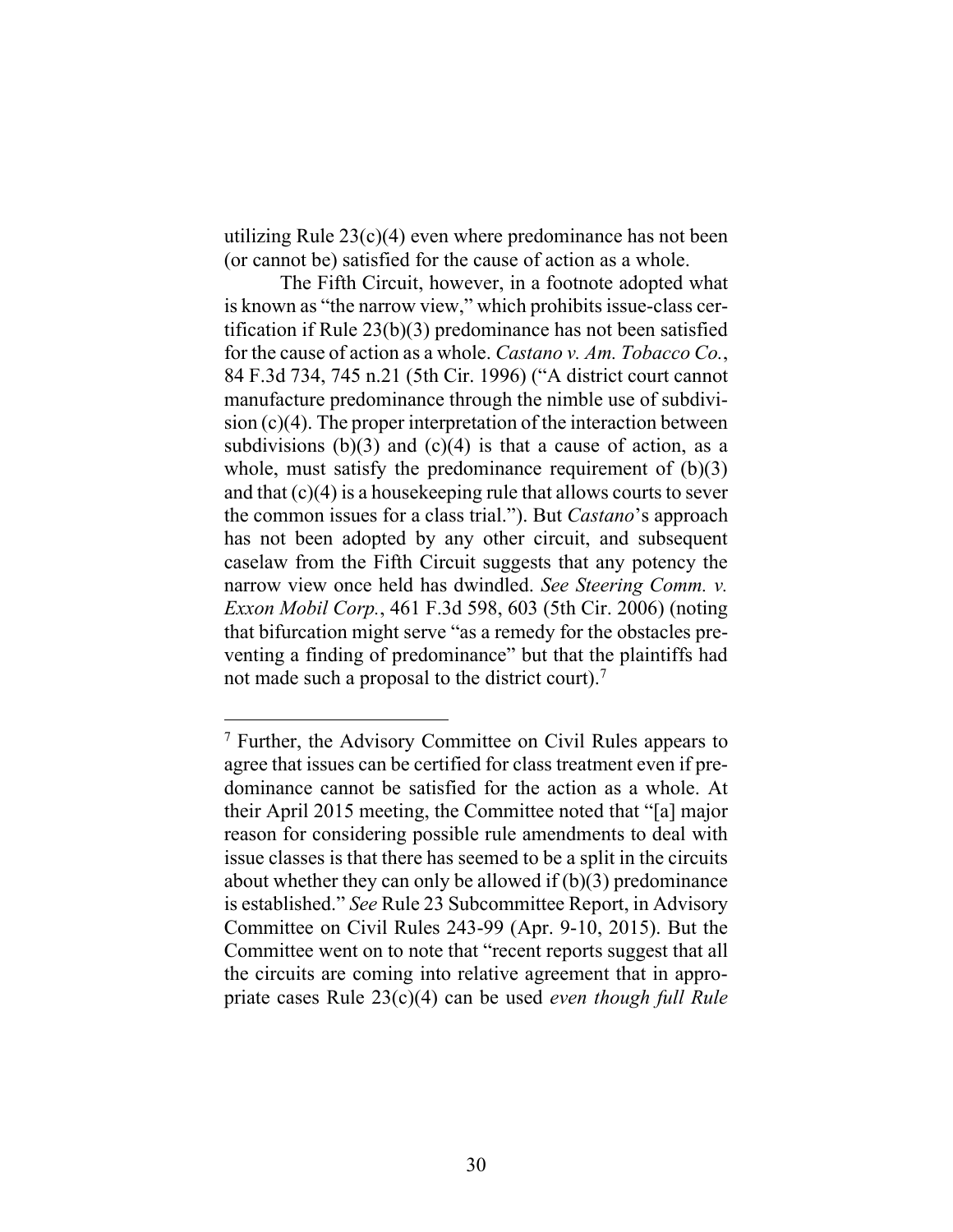The Commission's attempts to avoid the majority view by arguing not so much that full-class Rule 23(b)(3) certification must *precede* Rule 23(c)(4) certification, but that the District Court here failed to consider Rule 23(b)(3) at all. But "certifying a Rule 23(c)(4) class is analytically independent from the predominance inquiry under Rule  $23(b)(3)$ ," though predominance concerns may be relevant to both. *See Gonzalez v. Corning*, 885 F.3d 186, 202 (3d Cir. 2018) ("While Plaintiffs are correct to point out that the appropriateness of certifying a Rule 23(c)(4) class is analytically independent from the predominance inquiry under Rule 23(b)(3), a case may present concerns relevant to both.").

Amicus Chamber of Commerce offers yet another reason to reverse the District Court: that the District Court's Rule  $23(c)(4)$  ruling, if adopted, "will permit a flood of abusive class actions, with troubling and far-reaching consequences for businesses, shareholders, employees, customers, and the judicial system." Brief for U.S. Chamber of Commerce as Amici Curiae Supporting Appellant 16-18. The Chamber's concerns seem overblown. Even capacious rules for issue-class certification (which we do not purport to advance in this holding) likely will not encourage "a flood of abusive class actions" because few lawyers will have an incentive to file them. Any lucrative potential payday for class action lawyers arises from securing a damages award, not from obtaining an order on a particular issue. That order, which can be thought of as a type of declaratory judgment, may eventually transform into a judgment awarding damages, but even then it is not clear that the future individualized proceedings would be controlled by the

*<sup>23(</sup>b)(3) certification is not possible* due to the predominance requirement." *Id.* at 280 (emphasis added)*.*